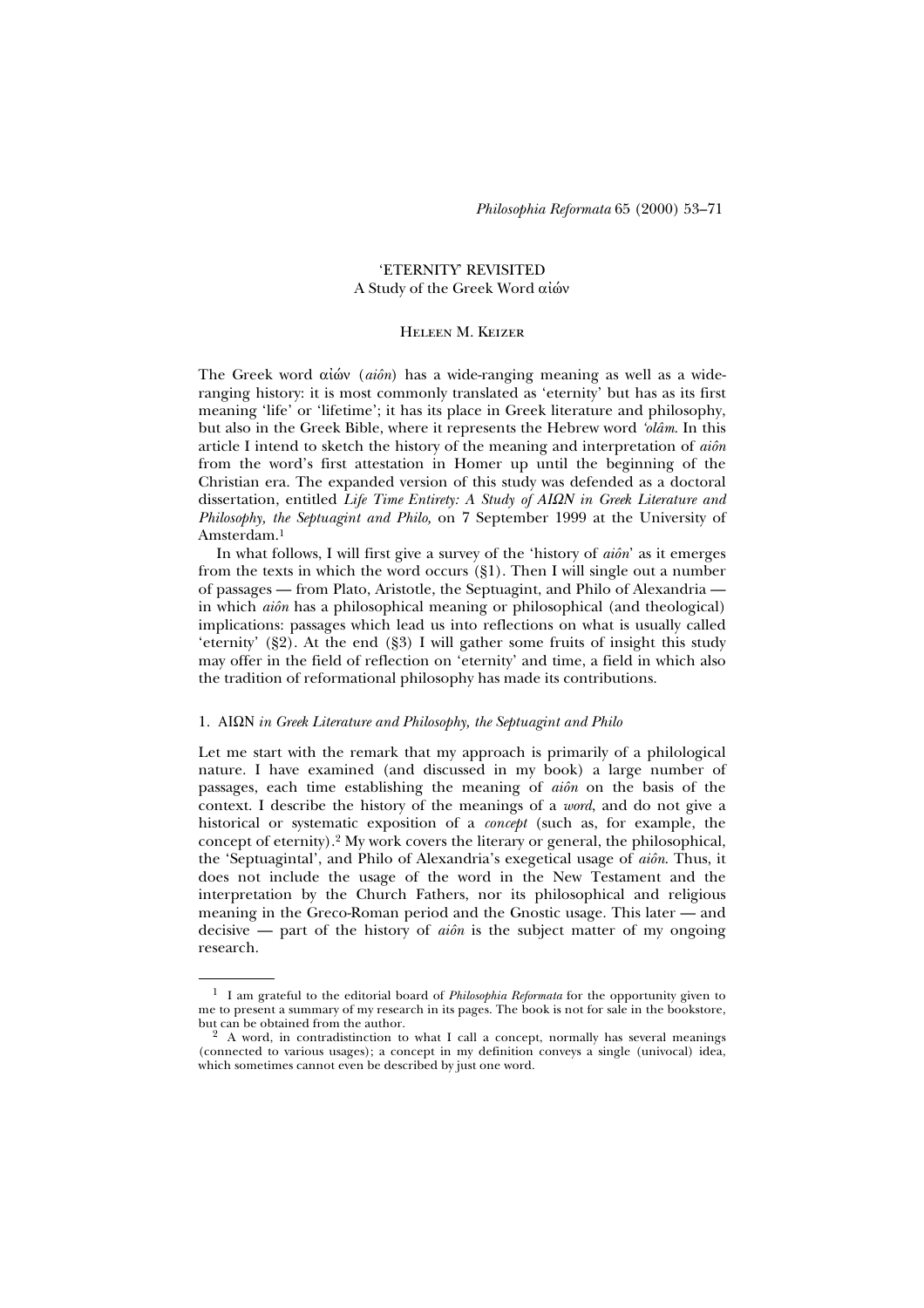Mine is certainly not the first study, nor the first dissertation, devoted to *aiôn*.3 Studies so far, however, have concentrated either on the 'Greek' or on the biblical meaning of the word, but have not made a balanced assessment of both side by side. With regard to the research done on either side, let me mention the following points of criticism. Expositions of 'Greek' *aiôn* either jump from the word's first attested meaning, 'life(time)', to the (philosophical) concept of 'eternity' which then, without further explanation, is taken as a new meaning, or they limit themselves to the philosophical usage. Students of the biblical word *aiôn* pay little attention to the Old Testament usage of the word in its own right. Moreover, they tend to explain one of the usages (viz. the plural) and meanings (viz. 'age') of the word in both the Old and the New Testament with unwarranted appeal to extra-biblical usage of *aiôn*. With regard to Philo, the extent to which he takes into account the biblical meaning of *aiôn* (= *'olâm*) is not sufficiently recognized. Although my study indubitably will turn out to have its own limitations, what I have tried is to approach *aiôn* in a more consistent and comprehensive way.

The following survey presents my conclusions regarding the meaning of the word *aiôn* as it is used (a) in Greek literature in a non-philosophical way, (b) in Greek philosophy, (c) in the Septuagint, and (d) in Philo of Alexandria.

#### 1a. Greek literature

The history of *aiôn* starts with *aiôn* being a word for 'life'; indeed, in Homer *aiôn* is far from being a word for 'time' but rather has the connotation of 'force of life'.4 A word with which *aiôn* in Homer is combined, is *psuchê*. The Greek language has yet two other words to designate life: there is *zôê*, indicating the state of being alive (not yet in Homer), and *bios*, indicating the ways and means of maintaining that state. Thus while *zôê* refers to the life 'bred' and *bios* to the life 'led', *aiôn* can well be characterized as designating the life 'had'.5 My

<sup>3</sup> See for broad studies C. Lackeit, *Aion. Zeit und Ewigkeit in Sprache und Religion der Griechen. Erster Teil: Sprache* (diss. Königsberg, 1916); E. Degani, AIVN *da Omero ad Aristotele* (Padova, 1961); G. Zuntz, *Aion, Gott des Römerreichs* (Heidelberg, 1989) and *AIQN in der Literatur der Kaiserzeit* (Wien, 1992). For the specifically philosophical meaning of *aiôn* I single out G. Böhme, *Zeit und Zahl. Studien zur Zeittheorie bei Platon, Aristoteles, Leibniz und Kant* (Frankfurt am Main, 1974) and R. Brague, *Du temps chez Platon et Aristote. Quatre études* (Paris, 1982). For the Septuagint usage see e.g. H. Sasse, 'afi≈n, afi≈niow in G. Kittel, *Theologisches Wörterbuch zum Neuen Testament* 1 (Stuttgart, 1933) 197-209, and for *'olâm* E. Jenni, "Das Wort 'ôlâm im Alten Testament", *Zeitschrift für die alttestamentliche Wissenschaft* 64 (1952) 197-248 and 65 (1953) 1-35, and " 'ôlâm Ewigkeit" in: E. Jenni & C. Westermann (eds.), *Theologisches Handwörterbuch zum Alten Testament* (München - Zürich, 1976) 2, 228-243. For (philosophical) *aiôn* in Philo, J. Whittaker, *God Time Being. Two Studies in the Transcendental Tradition in Greek Philosophy* (Oslo,

<sup>&</sup>lt;sup>4</sup> As regards etymology, the noun *aiôn* appears to be derived from the Indo-European root \**aiw-*, to which etymologists have attributed the meaning 'force of life' or 'duration (of life)' or both. The Latin word *aevus/aevum* has the same root, as does, e.g., English *age* and Dutch *eeuw*

 $\frac{6}{5}$  Two thirds of this formulation I owe to C.S. Lewis, *Studies in Words* (Cambridge, 1967<sup>2</sup>) 218 (here not talking about *aiôn*): " 'life', taken not as the life 'led' but as the life 'had', so that it is almost synonymous with lot or future".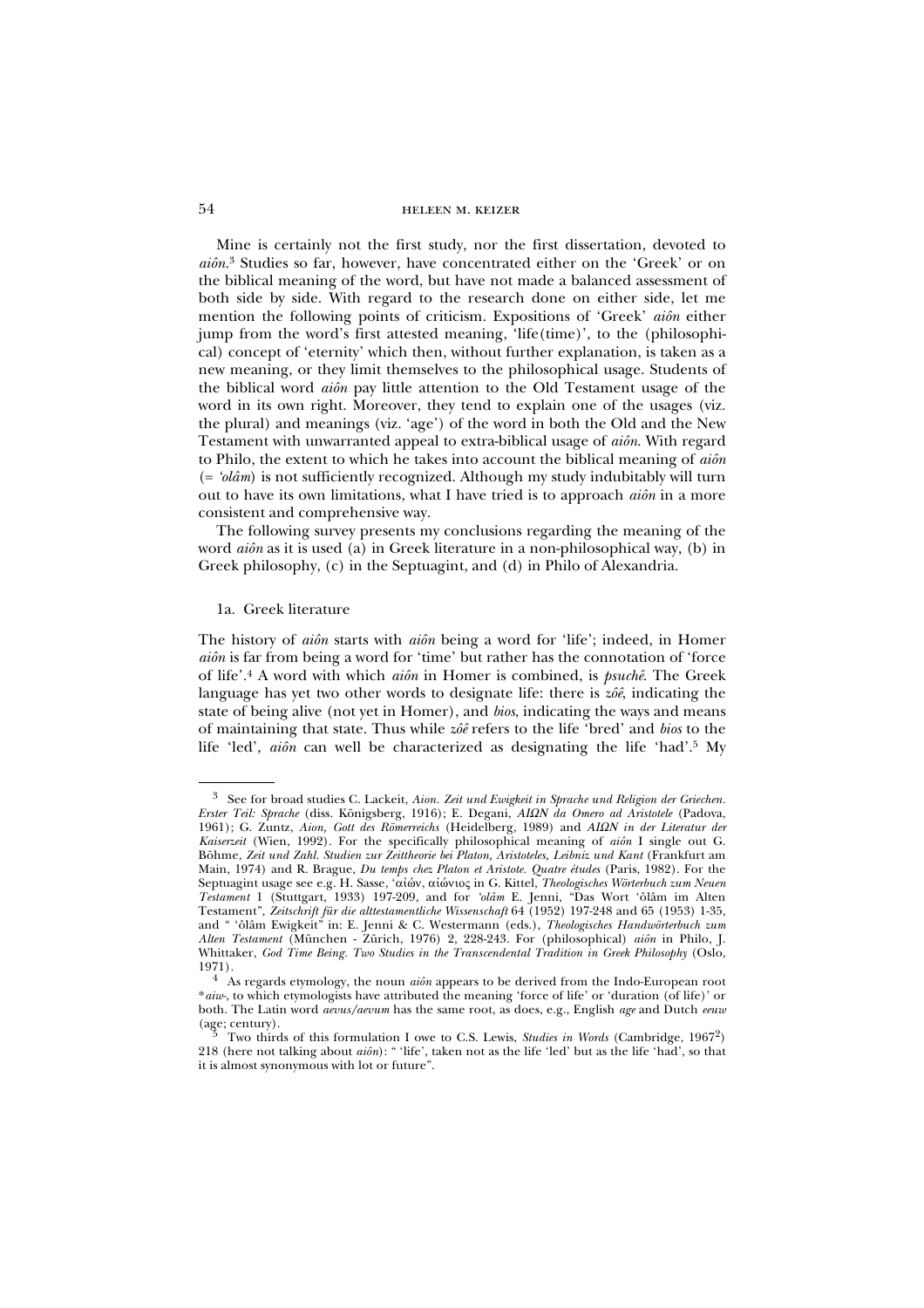investigation of *aiôn* in Greek literature from Homer to Hellenism has shown me a coherent complex of meaning of the word, which turned out to be built up from the following three notions: 'life', 'time', and what I call 'completeness', 'wholeness', or 'entirety'. *Aiôn* refers to 'life' as a 'whole' of 'time' hence, besides 'lifetime' it can also designate life's 'lot'. Highly illustrative of the meaning of *aiôn* is a passage in Euripides' *Supplices* (line 1084). Here one of the personages heaves the sigh that something done wrong in daily life ("at home") can easily be rectified, "but *aiôn* it is not possible to rectify". *Aiôn* is 'complete' or 'completed' life. From the tragedians onwards, the word is frequently used also to designate '(all) time' without the notion of 'life' playing a discernible part; the notion of 'completeness' or 'whole', however, remains attached to it in that usage. It is remarkable that only very rarely we find the word in the plural, viz. twice in Empedocles (5th cent. BC) and once in the Hellenistic poet Theocritus (3rd cent. BC; the next time is in Flavius Josephus, 1st cent.  $AD$ ): in all of these three cases it conveys the meaning of '(successive) generations'. Especially this last meaning may make one expect to find *aiôn* used in the sense of a historical 'age' named after someone living (e.g. the 'Augustan age') — as alleged by C. Lackeit (1916) and also by G. Zuntz (1992). I have not, however, found this borne out in the texts. The same holds for the interpretation of *aiôn* as 'period of time': I conclude that insofar as 'period' designates for us a 'part' of time, it is not an adequate interpretation. *Aiôn* denotes 'time' always in the sense of 'all time'; it denotes a 'part' of time only in the sense of either (all time of) the future, or (all time of) the past. According to the presentation of Lackeit, the meaning of *aiôn* developed from relatively small ('life') to bigger ('period'), big ('long time'), and biggest ('eternity'). This is a logical line of argument, but the purported development of meaning is not supported by the actual texts. My investigation suggests that 'period' is, so to speak, an 'anachronistic' meaning — and that the same holds true for 'eternity'.6 So far, we have been offered an understanding of *aiôn* comprising the notions of life, time, and whole (entirety). For the meaning of *aiôn* in terms of eternity we will have to turn to philosophical texts.

### 1b. Greek philosophy

Gathering my conclusions about the role allotted to *aiôn* successively in the philosophy of Empedocles, Plato, Aristotle, the Stoa and Epicurus, I observe that this role is a cosmological one. In Empedocles (fragment B16 Diels-Kranz) we seem to meet *aiôn* for the first time on a cosmic scale as the 'life' of the cosmos, coinciding with the whole of time. For Plato (discussed in more detail in §2a), *aiôn* — usually translated 'eternity' — is the unitary whole of

 $6$  The interpretation in terms of 'period' or definable 'age' feeds on the biblical usage: notably the biblical use of *aiôn* in the plural (but see my remark in §1c) and, more importantly still, on the New Testament speaking of 'the present *aiôn* (< *'olâm*)' and 'the *aiôn* (< *'olâm*) to come' (although here too the two *aiôn*s are not just two successive 'ages'). For 'eternity' as an anachronistic meaning see §3.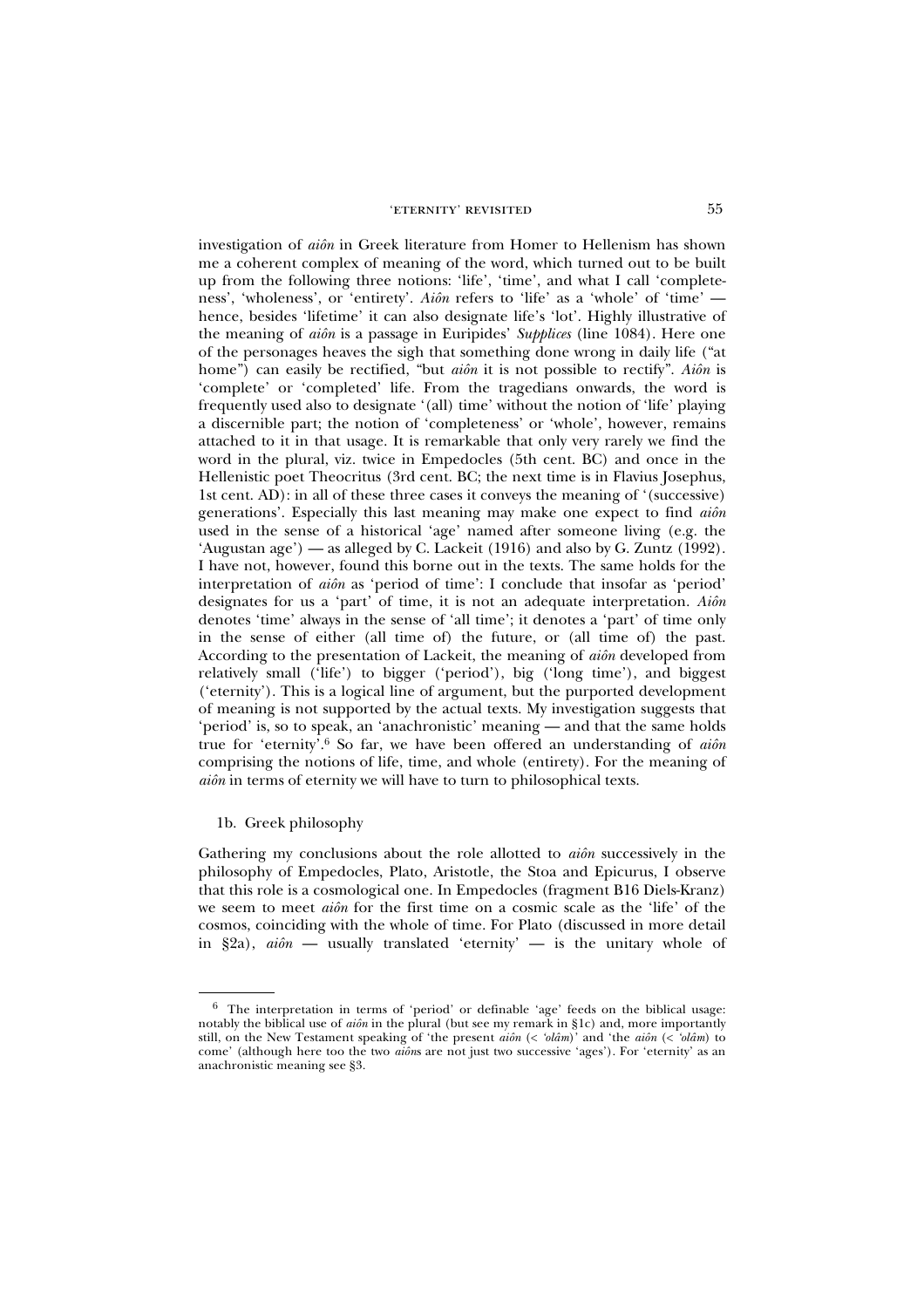'life(time)' on the intelligible level, which *chronos* (time) displays or 'counts out' on the sensible level. In Plato for the first time we find *aiônios* as the adjective form of *aiôn* ('*aiôn*ic'). Aristotle (more about him in §2b) defines *aiôn* as that which encompasses the infinite time of the cosmos, in analogy of *aiôn* as that which encompasses the time of an individual person's life; the particular term Aristotle uses here is *telos* ('the *telos* encompassing the time...'). In Plato's system, *aiôn* is reserved for the intelligible, transcendent world; in Aristotle, *aiôn* (called divine, and as *telos* touching upon the first, transcendent, principle) is the comprising sum of the immanent, sensible world of time itself. Plato and Aristotle in their various ways position *aiôn* on a superior level from which it gives 'meaning' to time.<sup>7</sup> The Hellenistic philosophies of the Stoa and Epicurus, by contrast, do not assume distinct levels of reality, hence *aiôn* in their thought does not have a (transcendent) position above (immanent) time; to the extent that they use the word in a philosophical sense or context, *aiôn* is time on the cosmic scale, time which manifests itself to the eyes of man as infinite.

My examination of the expression 'from *aiôn* for/to *aiôn*' as found in pseudo-Philolaus, Marcus Aurelius8 and the treatise *On the cosmos* (transmitted under the name of Aristotle but of much-disputed authorship and date; the Latin title is *De mundo*) led me to the conclusion that this expression means 'since all (infinite) time and for all (infinite) time',9 this in spite of the resemblance to expressions like 'from age to age' or 'age after age'. In Greek philosophical reflection we find neither the plural of *aiôn* nor the suggestion of a possible plural. Accordingly, we do not find *aiôn* in the sense of 'age' or 'world-period'. *Aiôn* is the entirety of the time that is concurrent with the universe.

There are no indications that the term *aiôn* in Greek sources dating from the period I have considered was charged with 'oriental' notions — as was certainly the case later on, when the term came to be used in the syncretistic environment of the Greco-Roman world. Regarding Greek sources, however, I have so far left out of account an important body of Greek texts: texts which do have *aiôn* with an 'oriental' meaning, since the word is used to represent the Hebrew word *'olâm*. I am speaking of the Septuagint, which must now be discussed.

# 1c. The Septuagint

The Greek Old Testament or 'Septuagint' consists in the first place of the Pentateuch (the five Mosaic books), which was translated by Jewish translators in Alexandria in the first half of the third century BC.10 In the second place the

<sup>&</sup>lt;sup>7</sup> Thus I would like to say, taking an anachronistic stance, that the Platonic and Aristotelian concepts of *aiôn* refer to what in Dutch can be called 'de *zin* van de tijd'.

<sup>&</sup>lt;sup>8</sup> Marcus Aurelius (AD 121-180) is of a much later period than the one I have considered in this study, but he is relevant for reasons of comparison.

<sup>&</sup>lt;sup>9</sup> As holds true also for the parallel expression in the Septuagint, for which see §2c.<br><sup>10</sup> Latin *septuaginta* = 'seventy' (also indicated by LXX), after the seventy translators as tradition has it.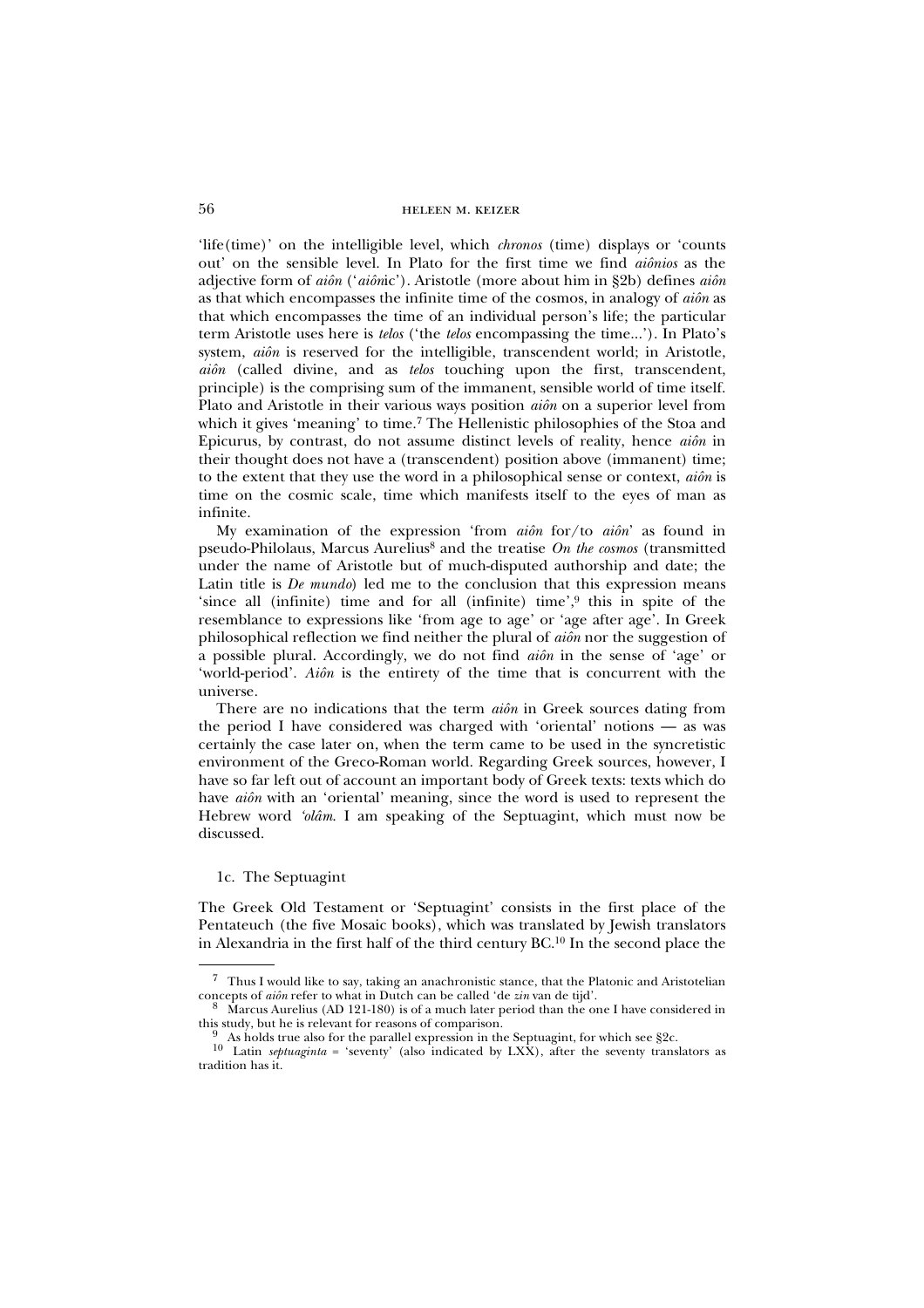Septuagint corpus comprises the Prophets and the other canonical books: these were translated after the Pentateuch, in the third and second centuries BC. It also includes translations of non-canonical Hebrew or Aramaic books (e.g. Tobit, Sirach), and, finally, some books not translated but originally composed in Greek (e.g. Wisdom). All books that are translations of Hebrew (or Aramaic) originals show, notwithstanding their diversity in translation techniques, an invariable pattern: they use the Greek words *aiôn* and *aiônios* as standard equivalent of the Hebrew word *'olâm* (and Aramaic *'âlam*).11 In the Septuagint *aiôn* thus is a 'stereotyped' rendering of *'olâm* — 'stereotyping' being a common phenomenon in Septuagint translation. In order, then, to understand the meaning of *aiôn* in the Septuagint I have first investigated the meaning of *'olâm*.12

In the Hebrew Bible, the word *'olâm* (and *'âlam*) is used either adverbially or adnominally,<sup>13</sup> but never as a subject or object of a sentence — with one notable exception: namely, the famous passage of Qohelet (Ecclesiastes) 3:11, where *'olâm* is the direct object in a sentence (and has the definite article). There we find something which comes closest to an explicit reflection on *'olâm*: God has given the *'olâm* in the hearts of men. Having investigated the meaning of *'olâm* in all of the Hebrew Bible, I have come to the following definition: *'olâm* is time constituting the temporal horizon of created life (men) in the created world. This horizon can be far (e.g. the remote past, Genesis 6:4) and rather near (e.g. the end of one's life, Exodus 21:6), purposed-but-postponed ("life for-*'olâm*", Genesis 3:22) as well as decided-but-diminished ("until *'olâm* ... until ...", Isaiah 32:14-15). In its widest sense *'olâm* describes all time, i.e., time as given with creation (e.g. Psalm 90:2; see also §2c). To say the same in other words: *'olâm* designates time of which the limit is not known, in the sense either that the limit, though sure, cannot be fixed (Exodus 21:6, Isaiah 32:14-15), or that a limit is not to be envisaged (e.g. Psalm 89). In practice, we may render *'olâm* most often by 'all time', 'always',14 'ever'. The plural, *'olâmim*, has a dividing-and-multiplying, that is, intensifying import. God is called the Rock of *'olâmim* (Isaiah 26:4), but also God of *'olâm* (Isaiah 40:28). His kingdom is a kingdom of all *'olâmim* (Psalm 145:13). We do not find in the contexts in which the plural occurs any indication that it implies a restricted meaning of the singular, i.e., that *'olâmim* denotes a plurality of distinct 'ages'. Nowhere in the Hebrew Bible is any distinct *'olâm* set against another distinct one — as will happen later, notably in the New Testament.

<sup>&</sup>lt;sup>11</sup> The Masoretic text of the Hebrew Bible has  $439$  instances (in  $430$  phrases) of the noun *'olâm* and 20 instances (in 17 phrases) of *'âlam*. In only 17 cases the Septuagint does not have *aiôn* or *aiônios* as translation of *'olâm*. An appendix to my dissertation lists all instances of *'olâm*

<sup>&</sup>lt;sup>12</sup> 'Olam and 'alam may etymologically be related to the Hebrew root 'lm, 'to be concealed'.<br><sup>13</sup> I.e., either in an adverbial phrase such as le'olam ("for 'olam" – this most frequently) or as

a genitive with the function more of less of an adjective (e.g. "covenant of *'olâm*" > "everlasting

<sup>&</sup>lt;sup>14</sup> The Dutch equivalent of 'always' is nicely *altijd*: literally 'all-time'.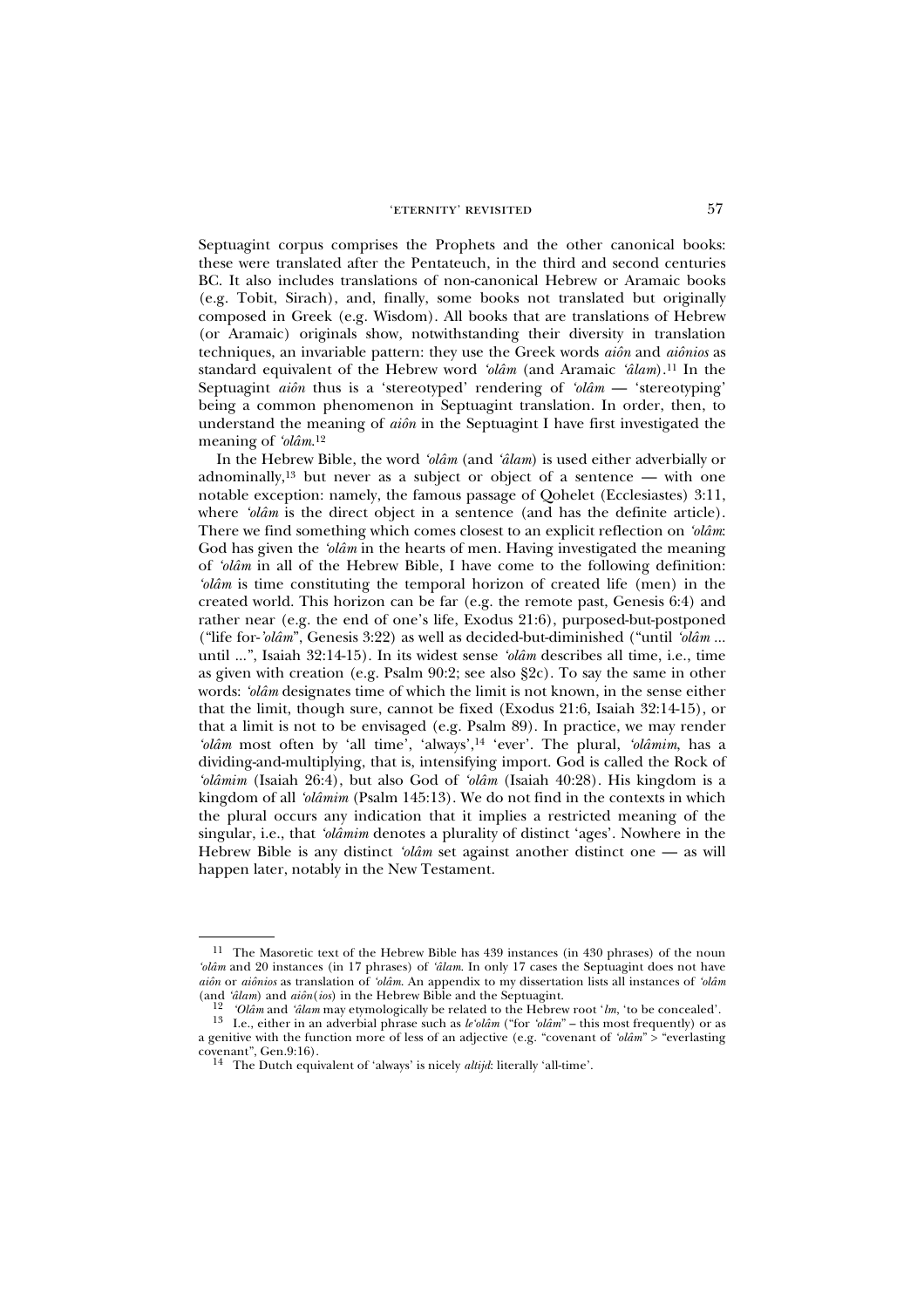To say that *'olâm* is something like a *horizon* does justice to the fact that the word is always used in an adverbial or adjectival (i.e., so to say, 'surrounding') way. The term 'horizon' as such denotes the outermost limit of our view.15 The definition of *'olâm* as 'time that *constitutes* the horizon' is meant to be taken to include all time which is contained within or reaches up to that horizon: *'olâm* includes what is inside the — always receding — borderline. The definition is perfectly in line with Qohelet 3:11 ("the *'olâm* given in their hearts") and its context. That context brings out that the *'olâm* is the maximum of what is given to the human view. Human beings are aware that there is also a 'beyond', but this indeed is beyond their view: it is God's domain ("the work of God from beginning to end", as Qohelet 3:11 calls it).

Comparing at this point the meaning of *'olâm* in the Hebrew Bible with the meaning of *aiôn* in Greek literature, we observe that *aiôn* has several connotations without parallel in *'olâm*. The meaning of *aiôn* is constituted by the notions of 'life', 'time', and 'whole'; an ensuing connotation was that of a defined life's 'lot'. The word *'olâm* by itself does not convey a notion of 'life'. Moreover, although both *'olâm* and *aiôn* denote time which bears relation to life, the implied 'views' of time (and life) are different. E. Jenni (1976) called *'olâm* an *Extrembegriff*; I suggest that *aiôn*, then, might rather be called a *Totalbegriff*. In *aiôn*, life and time is seen as a whole (total, complete), which implies a view 'from outside'. *'Olâm* too refers to all of time, but seen as constituting the temporal and human horizon, which implies a view 'from inside'. While *aiôn* can stand for a determined life's 'lot', *'olâm* is the 'scope' for life to be full.

The Septuagint, as noted, consistently renders *'olâm* (and *'âlam*) by either *aiôn* or *aiônios*. But not only *'olâm* itself, also the embedding phrases or syntactic constructions in the Hebrew are consistently reflected in the Greek version. Some Greek renderings reproduce the original in such a way that we must call them Hebraisms. For example, also the use of *aiôn* in the plural, reflecting the plural of *'olâm*/*'âlam* in the original, can be considered a Hebraism, since in the Septuagint corpus it is far more frequent than in the contemporary, non-biblical Greek language. When the Greek renderings of *'olâm*-phrases diverge from the Hebrew constructions (e.g. in the use of the definite article where the Hebrew does not have one)<sup>16</sup>, this is usually due to the rules of the Greek language and does not interfere in the conveyed sense of *aiôn* = *'olâm*. Sometimes, however, the divergence is due to the conscious choice of translators and is intended to bring out an aspect of *aiôn* which either may or may not also apply to *'olâm*. An example of the prior is the strange phrase *eis ton aiôna chronon* (literally "for/into the *aiôn* time", e.g. Isaiah 9:7); a significant example of the latter will be discussed in §2c: *aiôn* used in a way which goes beyond the usage of *'olâm*.

<sup>15</sup> Greek *horizôn [kuklos] <sup>=</sup>* 'delimiting [circle]'. <sup>16</sup> As in *eis ton aiôna <sup>=</sup> le'olâm.* The phrase *eis ton aiôna* does not occur in earlier Greek literature and is probably coined by the Septuagint translators. In the Septuagint it is the most frequently occurring *aiôn*-phrase.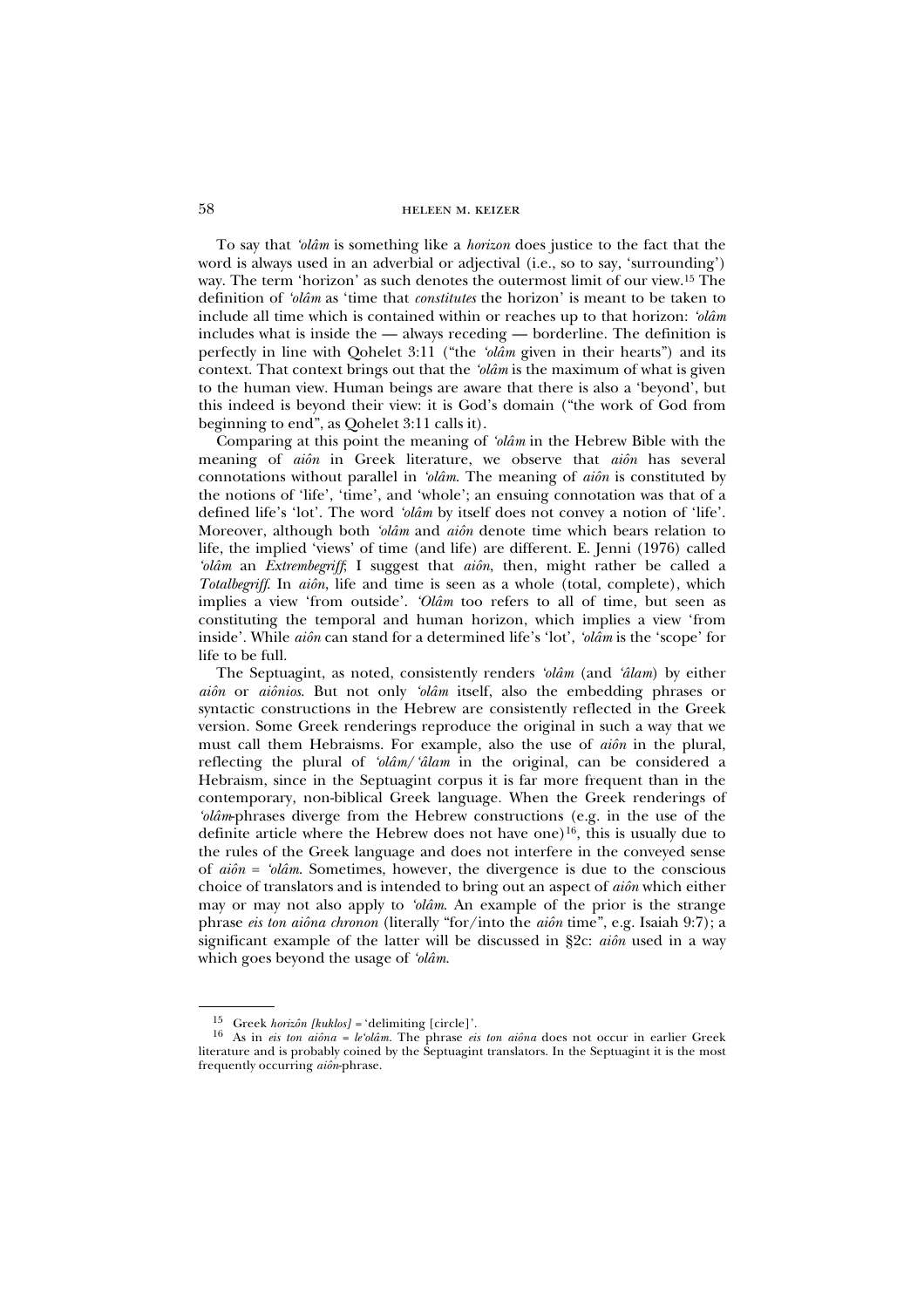An important expression in the Septuagint is *theos aiônios* ('*aiôn*ic God'), which is a translation of "God of 'olâm" (Genesis 21:33, Isaiah 40:28). Whereas the Greek expression easily elicits an interpretation in terms of eternity as a property of God, it is worthwhile to notice that the Septuagint renders the same title also as "God of the *aiôn*" (LXX-version of Daniel 5:4, Sinaiticusversion of Tobit 14:6), even "God of the *aiôn*s" (Sirach 36:17[22]). The Bible, I observe, does not speak in terms of the 'eternity of God', only about the God of eternity — if indeed we choose to use the latter term to represent *'olâm*/ *aiôn*. Inasmuch as there are biblical passages which refer to what we may call the 'eternity of God', they describe with the terms *aiôn* and *aiônios* God's presence and power *in* all time (Isaiah 40:28, Psalm 90[LXX89]:2). Psalm 90[89]:4 refers to God's superiority *over* time, but without using *'olâm*/*aiôn*. *Aiôn* is bound up with creation; 'God Eternal' is He who is God above and in all time, He who never at any time lets down his creation. Instead of 'eternity', we may call the *'olâm*/*aiôn* the 'entirety' of time. With regard to the notion of infinity the following can be said. The first *'olâm*/*aiôn-*text in the Old Testament, Genesis 3:22, shows life (Hebr. *chai*, which is life in full force and well-being) as having the implied purpose of being without death and hence of being "for *'olâm*/*aiôn*". Thus, when *'olâm*/*aiôn* represents 'world without end' this is due not to the very nature and definition of *'olâm*/*aiôn* but to the prospect of the extinction of death.

#### 1d. Philo of Alexandria

In Philo of Alexandria (ca. 15 BC – AD 50) we meet a Jewish exegete and philosopher whose native tongue was Greek (he probably did not know Hebrew) and whose project was to interpret the Holy Scriptures (which for him was the Septuagint, and primarily the Pentateuch) in such terms as were communicable in the Hellenistic intellectual milieu to which he belonged. Philo is a valuable source for a study of the meaning and the early interpretation of the words *aiôn* and *aiônios* as they are used both in the Scriptures and in Greek philosophy.17 Since Philo is an exegete, a first distinction suggests itself: namely, between Philo's own usage of *aiôn*/*aiônios* and his exegesis of these words when he finds them in the biblical text. Hence the question may be raised: is there a difference between the meaning of *aiôn* and *aiônios* when Philo uses these words on his own account and the meaning which he ascribes to them when they occur in a biblical passage which he is exegeting? I did indeed find a difference inasmuch as Philo himself uses *aiôn* in a philosophical sense. I label as philosophical a usage of *aiôn* which explicitly places the term in a particular relationship with *chronos*; a specific form of this philosophical usage is the Platonizing usage, in which *aiôn* is attributed to the intelligible and *chronos* to the material world. The interesting thing is, that Philo in my view was sensitive to and respected the difference between the philosophical and

<sup>17</sup> In Philo's extensive extant Greek oeuvre we find 76 instances of *aiôn* (4 of which in biblical quotations) and 29 of *aiônios* (6 in biblical quotations). An appendix to my dissertation lists and categorizes them all.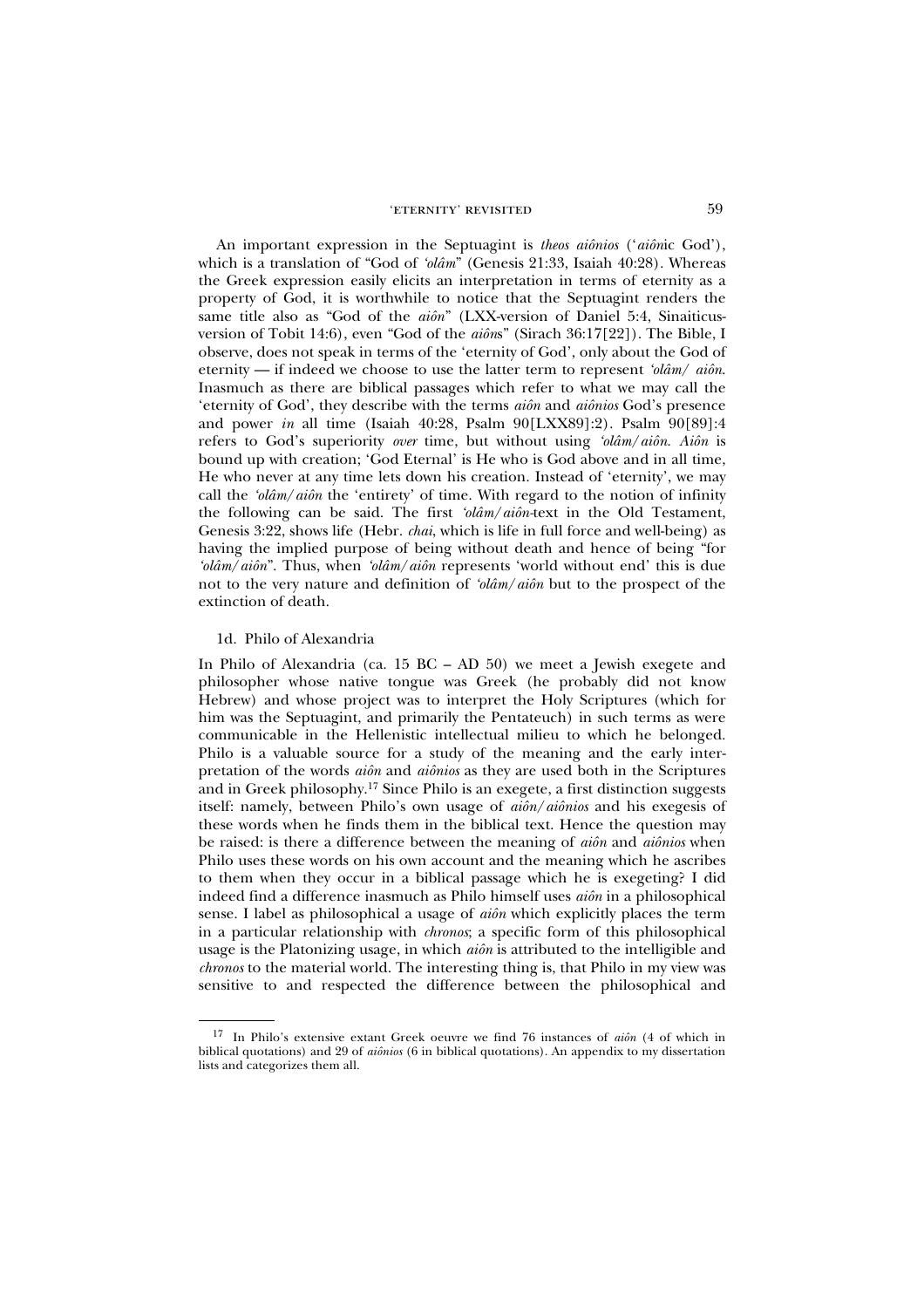biblical meaning of *aiôn*. I infer his sensitivity from the fact that he himself never introduces the word in a philosophical sense when dealing with a biblical text containing *aiôn* or *aiônios*, but only when dealing with particular biblical expressions of time which *lack* these words. Biblical texts containing *aiôn(ios)* certainly do occasion him to speak of *aiôn*, but not in a philosophical, let alone Platonic, sense (see §2d).

When Philo uses *aiôn* on his own account, the word has as a rule the meaning of '(all) time'; in four (or even eight) cases the right translation is '(all) life' or 'lifetime'. Normally, *aiôn* in this usage is unthematized and has a non-technical meaning, though less so when Philo in three passages evaluates 'life' and 'day' alongside *aiôn*. These three passages show once more that the notions constituting the meaning of *aiôn* are life, time, and a certain wholeness (represented by 'day').18

Biblical *aiôn(ios)* is understood by Philo as denoting time which has an intrinsic relation to man and to the created world as a whole; this holds true also where *aiônios* pertains to God. As is apparent from his paraphrases and exegeses, the noun *aiôn* in the Greek Bible for Philo means: 'all (continuous) time'.19 The biblical adjective *aiônios* for him generally means: 'all time enduring', also 'immortal';<sup>20</sup> applied to God, it is explained by Philo as referring to God's incessant care for his creation,<sup>21</sup> and applied to God's name as designating that this name pertains to 'the *aiôn* related to us (men)'.22

As we noted, it is not the occurrence of *aiôn(ios)* in a biblical text that moves Philo to start speaking of *aiôn* in a philosophical way; but other temporal expressions in Scripture, such as 'today', 'three days', and 'three years', do. Philo interprets these expressions in an allegorical way as referring to 'the *aiôn*' or 'the whole *aiôn*'. In its turn, the *aiôn* is equated with 'all time (*chronos*)' or 'the whole of time', which is also 'tripartite time' (past, present and future). More specifically, the *aiôn* is explained as time seen in its oneness, viz. represented by the sun (and by 'today').23 Another temporal expression, viz. 'the other year', instigates Philo to speak of *aiôn* in an unmistakably Platonizing way. Distinguishing between the material and the higher, invisible world, he locates *chronos* in the former and elevates *aiôn* to the latter.24 The most philosophical and Platonic treatment of *aiôn*, finally, is found in Philo's treatise

<sup>18</sup> *Jos.* 24: "even the longest-lived is short-timed when measured against *aiôn*"; *Spec*. 1.170: "the seventh day ... the birthday of the whole cosmos [is] of equal value to *aiôn*"; *QE* 2.20 "each

day of a wise man is of equal value to *aiôn*".<br><sup>19</sup> *Gig.* 19-20 (discussing Gen.6:3, which contains the phrase *eis ton aiôna*); *LA* 3.198-199<br>(Exod.21:5-6, *eis ton aiôna*); *Plant.* 51 and 53 (Exod.15:18, *ton aiôna* 

<sup>&</sup>lt;sup>20</sup> LA 3.199; *Fug.* 78.<br>
<sup>21</sup> *Plant.* 89 (discussing Gen.21:33, *theos aiônios*).<br>
<sup>22</sup> *Abr.* 54; *Mut.* 12 (for this text see §2d). Both passages discuss Exod.3:15.<br>
<sup>23</sup> LA 3.25 (discussing Gen.35:4, which contains 'today': "the truthful name of *aiôn* is 'today'. For the sun does not change but is always the same, going now above now below the earth; and through it day and night, the measures of *aiôn*, are distinguished"); *Sacr.* 47 (Gen.30:36, 'three days'); *Plant.* 116 (Lev.19:23, 'three years'); *Her.*165 (Gen.1:3-13, the two times three days of creation). In the last-mentioned passage Philo hints already at a Platonic distinction between *aiôn* and *chronos*.

<sup>&</sup>lt;sup>24</sup> *Mut.* 267 (discussing Gen.17:21, 'the other year'): "*Aiôn* is the description of the life (*bios*) of the intelligible cosmos, as time (*chronos*) is of the perceptible".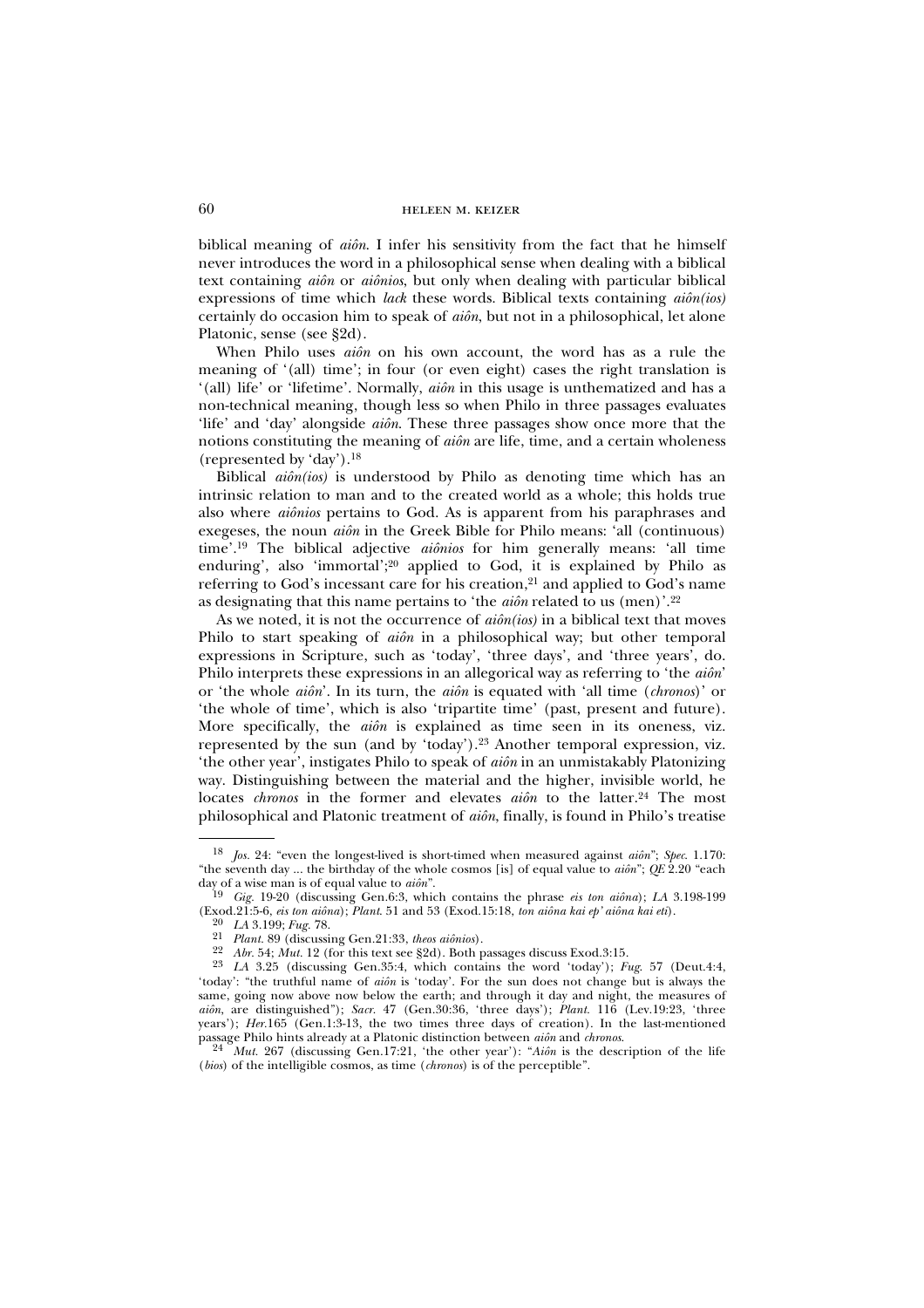*On the unchangeableness of God*. Philo asserts here that the intelligible world, including 'the archetype and paradigm of time' = *aiôn*, stays in the presence of God as his 'elder son'. He continues: "in *aiôn* nothing is past nor will be future, but it is only in a present state".<sup>25</sup> This statement<sup>26</sup> is quoted by some scholars as evidence of Philo's familiarity with the conception of 'non-durational eternity'. It is indicative of the elusiveness of the subject, however, that another scholar takes *aiôn*, where Philo relates it to the intelligible realm, precisely to mean 'duration'.27 In my view, Philo's point in this passage — the treatise centers on the concept of the unchangeableness of God — is not to develop a notion of 'non-durational' or 'atemporal eternity' but to stress that 'in *aiôn*' there is no change: all the more, so Philo argues, must God, who is above *aiôn*, be free from change. *Aiôn* thus represents the unchanging aspect of time. It is located here in the intelligible world, and for Philo, the intelligible world no less than the perceptible is created by God. *Aiôn* is not, therefore, the life of God, as a double text emendation in this passage has led scholars to believe.<sup>28</sup> I conclude that in whatever way Philo uses or interprets *aiôn* or *aiônios*, the words refer to what belongs to the created realm.

### 2. *Philosophical and biblical* aiôn

The preceding survey of the history of the word *aiôn* up to and including Philo was necessarily concise and inevitably unsatisfactory: it offers the reader more statements than arguments. The present section is meant to make up for this deficiency, although here too the exposition will be succinct and, as far as the Greek is concerned, restricted. For this section I have selected those passages from Plato and Aristotle which have been decisive for the philosophical meaning of *aiôn*, as well as such passages from the Septuagint and Philo as to give an exciting example of the biblical usage of the word (making discernable Hebrew and Greek aspects).

### 2a. *Aiôn* in Plato's *Timaeus*

The *Timaeus,* one of Plato's most famous dialogues, offers an account of the nature and 'genesis' of the universe and of man. This account is set in the broader context of a discussion about what might be the ideal society. The dialogue ends by exhorting us to lift up our heads towards the heavens, in order to contemplate and absorb the heavens' perfect, harmonious revolutions and thereby to "attain to that end (*telos*) of life which is set before men by the gods as the best both for the present and for the time to come" (*Tim*. 90d5-7). According to Plato, the universe, especially in its wonderful aspect of the starry

<sup>25</sup> *Deus* 32. <sup>26</sup> Together with *Fug.* 57, quoted in n. 23. <sup>27</sup> Cf. Whittaker (see n. 3) <sup>12</sup> and 33ff. (non-durational) with E. Starobinski-Safran, *De fuga*

<sup>&</sup>lt;sup>28</sup> The manuscript reading di'hôn ho bios estin autôn in Deus 32 has been emended to aiôn ho *bios estin autou* and interpreted as "*aiôn* is His [God's] life".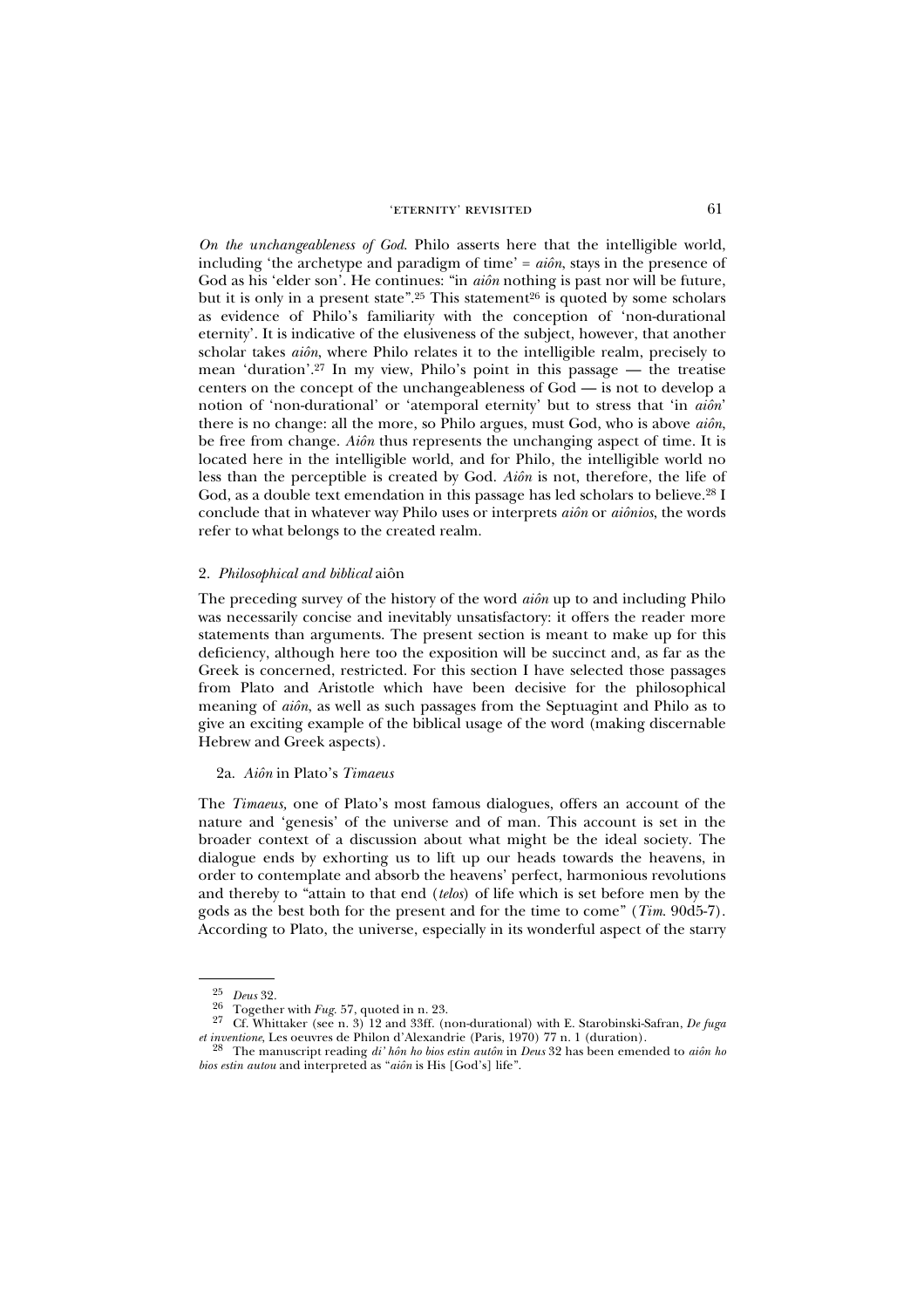heavens, tells us how we are to live, individually as well as in society. It is in this setting that Timaeus (the main speaker in the dialogue) offers his creation account, including his discussion of time (*chronos*) and *aiôn*. According to the most common interpretation, in the *Timaeus* Plato made *aiôn* mean 'eternity' as opposed to 'time'. But what Plato meant by this 'eternity' is a matter of dispute. Our current notion of 'eternity', generally suggesting something like endlessness or timelessness, came about through the development after Plato up to our own time, and it may well be that it does little justice to what Plato really meant. I have attempted to come to a fresh understanding of philosophical *aiôn* in the *Timaeus* by taking as my starting-point *aiôn*'s basic, nonphilosophical meaning 'life(time)' — which meaning is present also in Plato.29

The following passage from the *Timaeus* is the crucial one as far as *aiôn* is concerned. Timaeus is speaking of the 'demiurge' (artificer) who is making the material cosmos, also called the All, after a perfect immaterial, intelligible model. The model belongs to the realm of 'being' which has no 'becoming' (*genesis*) — a basic distinction in Plato's thought. It is from this passage that almost all scholars start translating *aiôn* by 'eternity'. *Timaeus* 37d:

As this [model] now is in fact an everlasting (*aïdion*) Living Being, he set out to finish also the All around us so far as possible like that. Now the nature of the Living Being happened to be *aiôn*ic (*aiônios*), and it was not possible to bestow that completely on what is generated; but he thought to make an image in motion of *aiôn*, and in the very act of setting the heavens in order, he made of *aiôn*, which remains at one, an *aiôn*ic image which proceeds according to number: that which we have named time (*chronos*).

The context in which the term *aiôn* is introduced here points out two aspects of the universe, namely an aspect of 'life' and one of 'completeness': this may help us understand the term. Greek literature has shown us *aiôn* to designate 'life' in a 'complete' sense. Timaeus declares both the model and the copy universe to be a *living being* (consisting of body and soul), and at issue is the finishing touch which will make the created universe *complete* or perfect (on the level, that is, of the copy, which never attains to the level of the model). This finishing touch should bestow an '*aiôn*ic' aspect on creation, resulting in what we call time.

It is worthwhile to note that Plato in this passage, far from treating time as a negative aspect of the material world, sees it as adding to the completeness of this world as a successful copy of the immaterial one. This attitude towards the role of time, maintained in Timaeus' subsequent discourse, is in contrast to evaluations of time as a principle of decay and futility.

Also remarkable in our passage is, that of the two instances of the adjective *aiônios* the first applies to the model and the second to the copy. This has troubled commentators who considered *aiôn*ic as a property of the model *qua* model, and interpreted it as 'eternal' in the sense of 'supra-temporal' (which practically amounts to non-temporal), while the corresponding property of the copy would precisely be its temporality. Along this line of thought, *aiôn* and *chronos* tend to be contraries: something, however, which is hard to reconcile

<sup>29</sup> *Prot.* 345c, *Gorg.* 448c, and *Leg.* III 701c.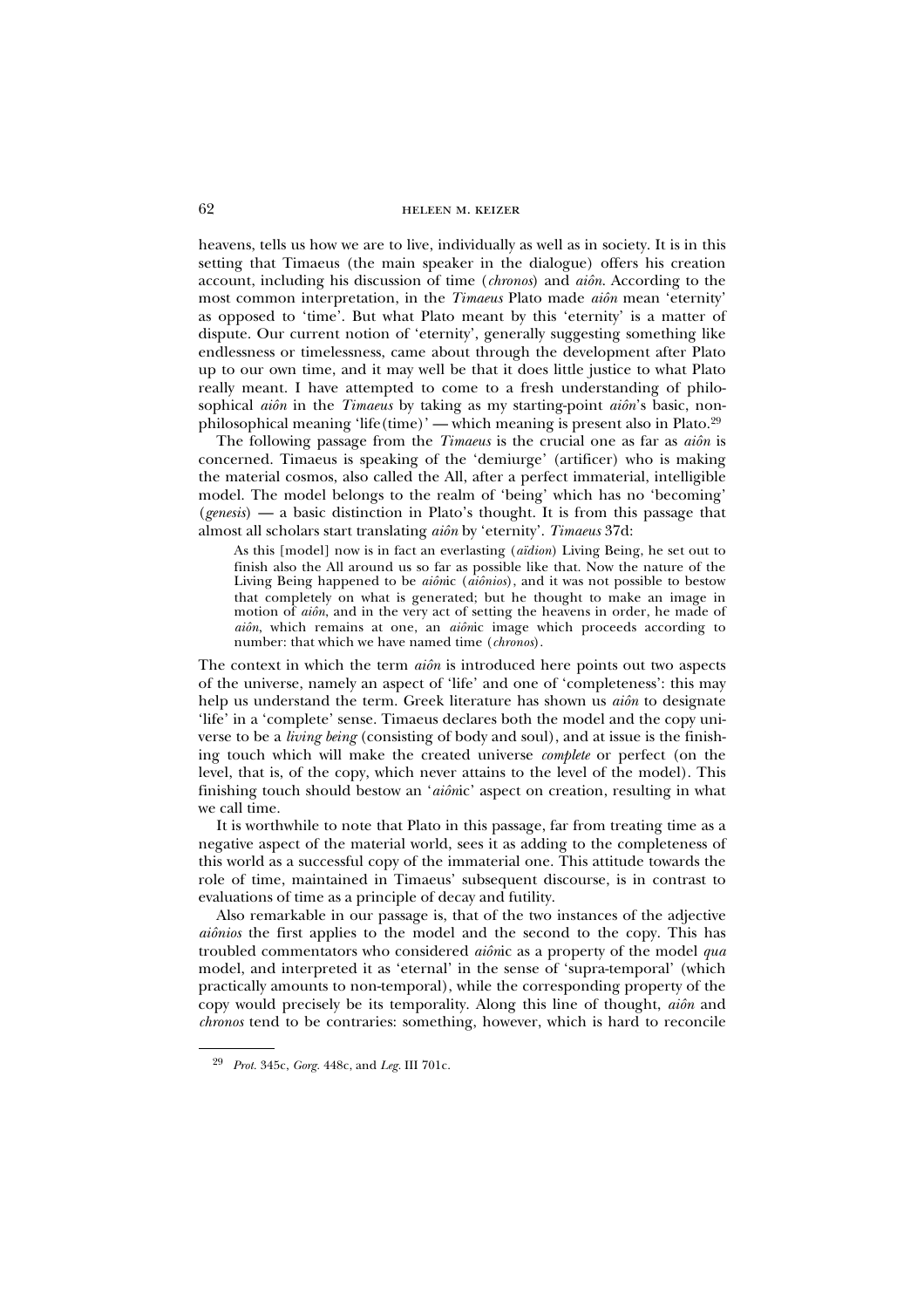with their relationship as model and copy.<sup>30</sup> As it is, in the context of Plato's doctrine of Ideas it need not be a problem that model and copy are both called *aiôn*ic, since according to this doctrine both the Idea in the intelligible realm and its representation in the material world bear the same name: Good and good, Horse and horse, etc. This point is made explicit in *Timaeus* 52a5, where the copy is said to be 'homonymous' with the model. Thus, when the model is called *aiôn*ic, the copy can be predicated accordingly. But we may note that although the copy is called *aiôn*ic (the derived adjective), we never find it called *aiôn* (the noun).

The demiurge makes an image of *aiôn*, let us say: of 'lifetime'. This lifetime is qualified as 'remaining at one'  $-$  a qualification in ready agreement with *aiôn*'s connotation of completeness or wholeness. By contrast, the image/copy (time) is said to be 'in motion' and 'proceeding according to number'. Further on in the dialogue the difference between the copy and the model is once more explained as one between movement and unmovability: something 'proceeding in time' and involved with 'motions' is opposed to something 'unmovably staying the same' (37e5-38a8). Thus, while time and the heavens imply motion, *aiôn* according to Plato implies rest. Motion involves plurality of (places and hence of) number, but rest represents the unity of the One. That which is counted out in the orderly movement of time remains a resting 'whole of life' in the invisible world.

Two scholars, G. Böhme (1974) and R. Brague (1982), have already emphasized the importance of the notion of 'life' for our understanding of *aiôn* in Plato. As Böhme asserts, *aiôn* (*Lebenskraft, Leben, Lebenszeit*) is not at all a fitting term to express what is outside time (*das Ausserzeitliche*): we should understand *aiôn* in the *Timaeus* as temporality *par excellence*. <sup>31</sup> Time is the 'unfolding' of *aiôn*.32

We have seen that in the Greek word *aiôn* the notion of life, in which time is implied, is linked with that of wholeness or completeness. The *Timaeus* applies *aiôn* and *aiônios* exclusively and systematically on the scale of the cosmos (the model as well as the copy) as a *whole*. Wholeness/completeness includes here perfection.33 When we look at the wonderful starry image above our heads and see the heavens' rational order, movement and numbers, which is what we call time, Plato wants us to see this as the representation of *aiôn*. Interpreted in this way, time may be regarded as setting out fullness or completeness rather than duration or infinity. It is certainly 'according to' duration, succession and even infinity that time fulfills its role, $34$  but this role consists in displaying 'life/timecompleteness'.35

 $30$  The question of Böhme (see n. 3) 73 is to the point: "Wäre es nicht absurd innerhalb des Kosmos ausgerechnet in der Zeit die Darstellung der Überzeitlichkeit suchen zu wollen?".

<sup>&</sup>lt;sup>31</sup> Böhme (see n. 3) 74.<br><sup>32</sup> Böhme (see n. 3) 95.<br><sup>32</sup> Böhme (see n. 3) 95.<br><sup>33</sup> *Tim.* 39d: the material universe "as like as possible to the perfect (*teleos*) and intelligible Living Being." Cf. in 37d, quoted in the text, *apotelein* ('to complete') and *pantelôs* ('complete-ly'), words of the same root. Aristotle will speak of *telos* (see below, §2b).

 $^{34}$  Our passage, 37d, speaks of 'proceeding' and 'according to (kata) number'.<br><sup>35</sup> The 5th cent. AD neoplatonist Damascius in his commentary *in Platonis Parmenidem* c. 139 equates Platonic *aiôn* with *holotês kai zôê*, 'wholeness/totality and life'.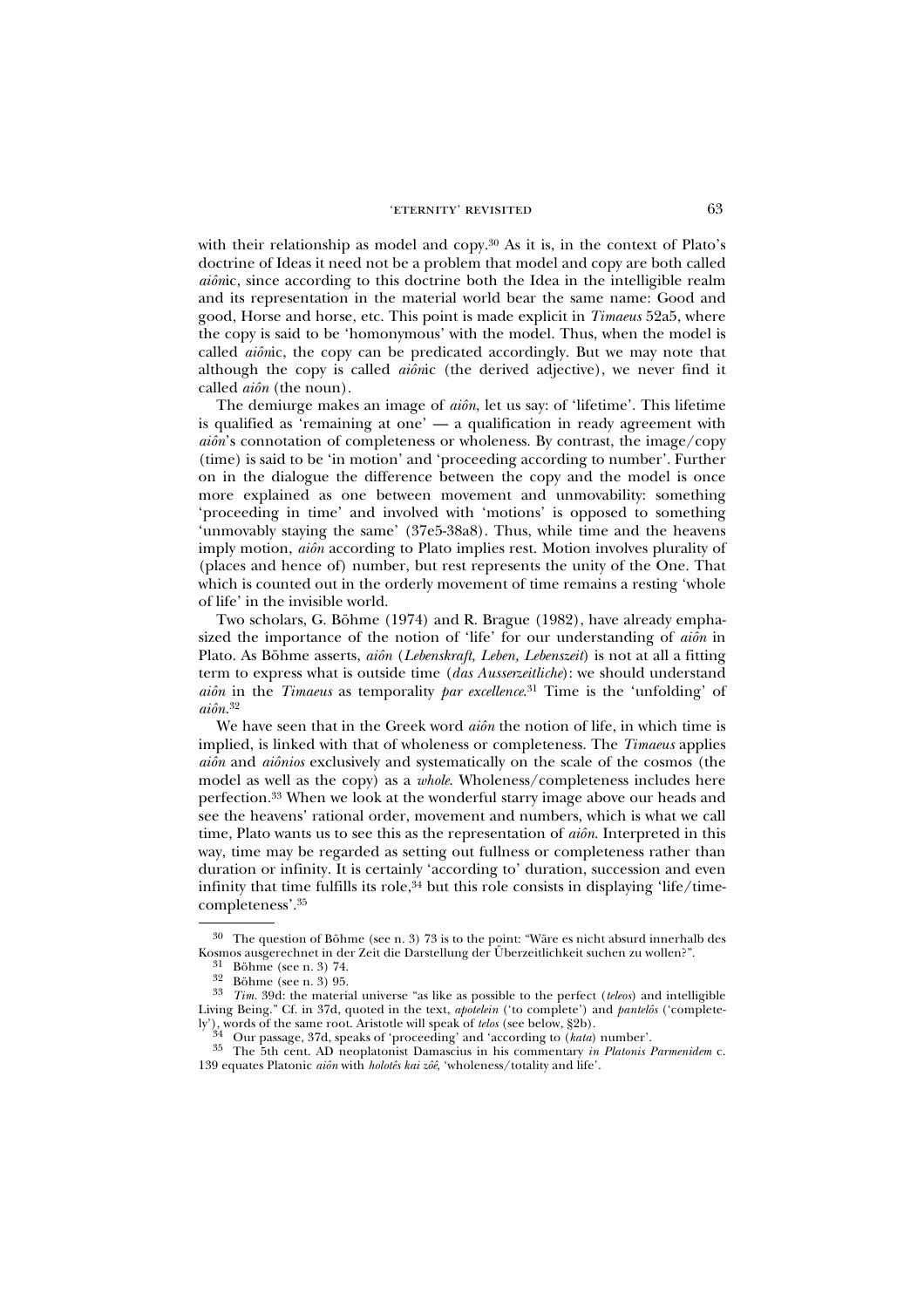Earlier in the dialogue, Timaeus has stated that the universe lives forever without end. We find this in 36e, when Timaeus has narrated the compounding of the body and soul of the material cosmos, which thus became a living being. He then declares that this compounding accounted for the "divine start of an unceasing and intelligent life (*bios*) for all time (*chronos*)". Subsequently, in 37d which I have discussed here, time is credited with a relationship with *aiôn*. This suggests that we should not so much interpret Plato's *aiôn* in terms of *chronos* (supra-temporal, durational or non-durational, etc.), but rather *chronos* in terms of *aiôn*.

The visible cosmos is regarded by Plato as a living being (*zôion*) with a body, a soul (*psuchê*) and a life (*bios*) for all time (*chronos*), and considered to be a copy of the everlasting (*aïdion*) Living Being. We have here a complete list of Greek words which together constitute the semantic field of *aiôn*. Greek language and thought knows of every human being's *psuchê, zôê, bios* and *aiôn*. For Plato, *psuchê, zôê* and *bios* pertain also to the cosmic being — and so should *aiôn*. Only then is the picture complete. The *aiôn* of the (ideal) cosmos is lifetime as a completeness and this is what gives the time of our (material) world its form.

#### 2b. *Aiôn* in Aristotle's *De caelo*

In the first book of *De caelo*, chapter 9, Aristotle offers an almost lexicographic description of what the word *aiôn* in his view conveys. *De caelo*, in Greek *Peri ouranou*, is a work on physics, dealing with cosmology: Aristotle uses the word *ouranos* (Lat. *caelum*) not only to designate the heavens but also the cosmos, or universe. The universe, Aristotle argues in I 9, is made of the totality of matter, and so 'outside the universe' there is neither matter nor what is associated with matter, viz. space and time. When Aristotle subsequently talks about the things or beings 'over there', *De caelo* as a work on physics touches upon the divine: it appears to refer to the prime, unmoved Mover, also elaborated as a plurality of unmoved Movers, which is the divine transcendent principle discussed by Aristotle in book XII, chapters 6-8, of his *Metaphysics*. I now quote *De caelo* I 9 279a18-30:

Therefore, those-over-there are not such as to be in place, nor does time cause them to age, nor does change work in any way upon any of those that are arrayed beyond the outermost motion: unalterable and impassive, in having the best and most self-sufficient life (*zôê*) they continue (throughout) the whole *aiôn*.

a22 Indeed, that name [sc. *aiôn*] has been divinely uttered by the ancients.

. For the completion (*telos*) which encompasses the time of everyone's life (*zôê*), which cannot in nature be exceeded, has been named everyone's *aiôn*.

. Along the same line of thought also the completion of the whole universe, the completion which encompasses time as a whole and infinity, is *aiôn*, having taken the name from *aei einai* [to be always], being immortal and divine.

From there depends for all other things, for some more directly, for others more obscurely, being and life (*zên*).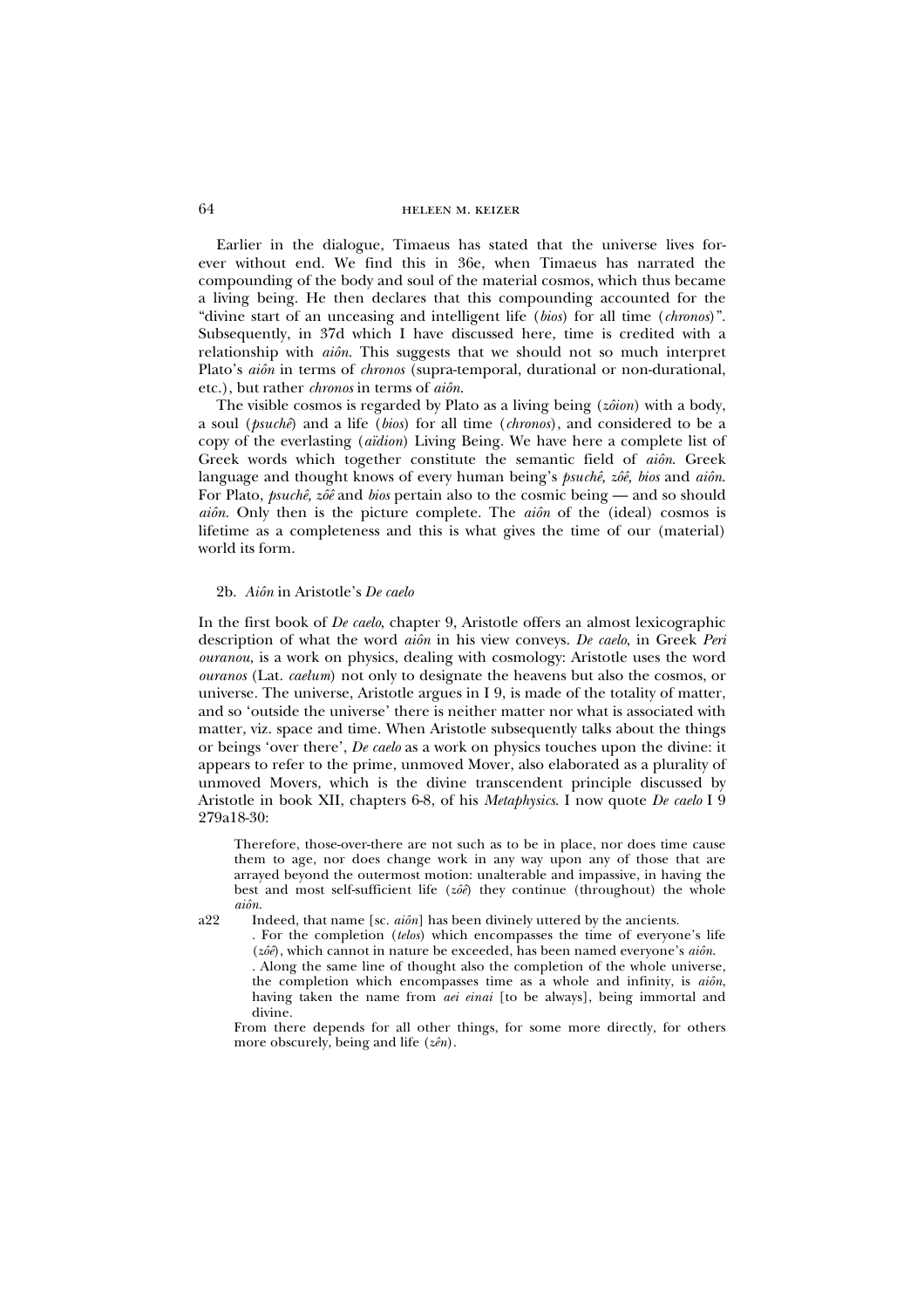Directing our attention to the digression on the word *aiôn* (a22-28), we observe that it is elicited by the statement that those outside the universe "continue (*diatelei*) in having the best and most self-sufficient life (*zôê*) throughout the whole *aiôn*" (a21). The expression 'throughout the whole *aiôn*' (*ton hapanta aiôna*) is in itself not philosophical or technical; we find it in Greek literature alternating with 'throughout the whole of time' (*ton hapanta chronon*). Indeed, the verb *diatelein* occurs in Aristotle also construed with the latter expression and with other phrases carrying the word *chronos*. Using now the variant expression 'throughout the whole *aiôn*', Aristotle finds almost 'by surprise' an occasion to reflect on *aiôn* in a philosophical way: a way which distinguishes it from *chronos*. In the immediately following digression *aiôn* is defined in terms of time *and* life. The focus of the definition, moreover, is the notion of *telos*, notoriously difficult to translate and rendered here by 'completion'.36 It is this notion that characterizes *aiôn* and that is absent from *chronos,* just as it is absent from *zôê* (and *bios*).

Aristotle's first definition of *aiôn*, "the *telos* which encompasses the time of everyone's life", fits in perfectly with what I have indicated above as characterizing *aiôn* in earlier writers ('the ancients'), viz. that the word refers to a person's life as a complete(d) whole with the inherent aspect of time. Aristotle subsequently points out that *aiôn*, thus defined, applies to the entire cosmos as well — in doing so he implicitly follows Plato.

That *telos* in the present discourse is something like 'completion' is brought out by its being qualified as 'encompassing' (*periechon*) in the above passage (and again in *De caelo* II 1 283b30).37 The word *telos* is of the same root as *teleios*, 'complete' or 'perfect'. In Aristotle's (teleological) philosophy *telos* is also the term for the final 'end' to which everything in the universe strives: the 'end' which in the ultimate sense is the Prime Mover itself.38

At the start of the second book of *De caelo*, Aristotle summarizes what he has demonstrated in the first book. I quote *De caelo* II 1 283b26-30:

the universe as a whole neither has come into being nor admits of destruction, as some assert that it does, but is one and everlasting (*aïdios*) with no beginning or end (*teleutê*) of the (/its) whole *aiôn*, but containing and encompassing in itself the infinite time (*chronos*).

From this passage it is unambiguously clear that *aiôn* applies to the universe itself. The earlier quoted passage, by contrast, is ambiguous: *aiôn* in its capacity of *telos* can be considered also as belonging to the level of the transcendent,

<sup>36</sup> W. K. C. Guthrie (1939, Loeb) translates *telos* here as 'sum of existence', P. Moraux (1965, Budé) and S. Leggatt (1995, Aris & Phillips) have 'term(e)'; R. Sorabji, *Time, Creation and the Continuum* (London, 1983) 127, 'completeness', J. Barnes (1984, rev. Oxford transl.) 'fulfillment'. Plotinus also defines *aiôn* as a *telos*, a 'partless completion' (A. H. Armstrong's

<sup>&</sup>lt;sup>37</sup> It is, moreover, defined here as "which cannot in nature be exceeded": in *De caelo* II 4 286b18 this is the definition of *teleion*, i.e. the 'complete' or 'perfect'. See also *Met.* V 16 and X

<sup>4,2-3</sup> 1055a14-17. <sup>38</sup> Aristotle speaks of *telos* (the *causa finalis* or *to hou heneka*) also elsewhere in *De caelo*, notably II 12 292b1-19 in relation to the movements of the heavenly bodies. The Prime Mover as *telos* is discussed in *Met.* XII 7,4 994b9 and cf. 8,17 1074a30.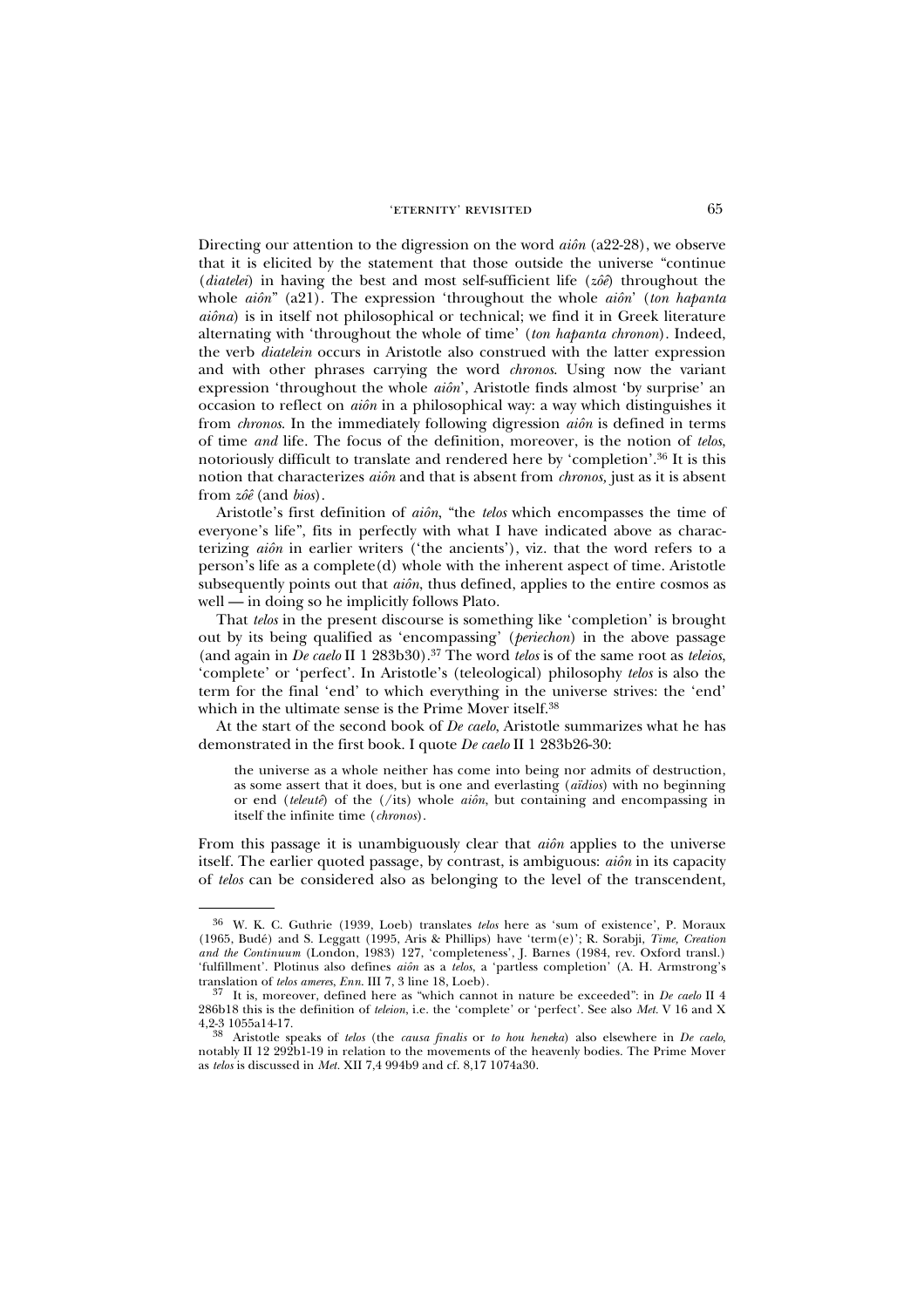Prime Mover from which "depends for all other things being and life" (a28).<sup>39</sup> The digression on *aiôn* in the first text opened with the remark that the name *aiôn* "has been divinely uttered by the ancients" (a22). 'Divinely' is here to be understood as 'under divine inspiration' but pertains also to the subject matter of the utterance, i.e., *aiôn*, which at the end of the digression is called "immortal and divine" (a27). Aristotle argues that *aiôn* is an apt word since it means *aei ôn*, i.e., 'always being', and therefore refers to something immortal and divine  $(a27)$ .<sup>40</sup> But 'divine' too is a predicate that Aristotle applies to both the sphere of the stars in the universe and the transcendent Prime Mover. Likewise, the *telos* of an action — in this context we should think of the actions of the celestial bodies — can be *external* (transcendent) to the action as well as being the action itself.41

We can conclude that Aristotle, unlike Plato, does not reserve *aiôn* for the transcendent. *Aiôn* pertains to the entirety of time that is bound up with the (everlasting) life of the universe. Time (*chronos*) exclusively belongs to and is immanent in the universe; it is inextricably connected with movement, notably of the celestial bodies, and change. But this movement has also an unchanging aspect. Aristotle in the sequel to our first-quoted passage speaks of the 'outermost' cosmic sphere of fixed stars which moves unchangingly and unceasingly in a circle, so that "the place it begins from and ends at are the same" (*De caelo* 279a30-b3). The sphere of fixed stars 'borders' upon what is transcendent, and so, we can say, does *aiôn*. Time according to Aristotle is infinite but, due to *aiôn*, not incomplete: it is endless but not without 'end', since its 'end', or 'completion', or 'fulfillment', i.e., *telos*, is *aiôn*.

#### 2c. Psalms and Proverbs in the Septuagint

In this section I will discuss a number of passages from the Septuagint which, in my view, are the most significant for establishing the connotations peculiar to the Greek word *aiôn* as distinct from the Hebrew word it translates, i.e., *'olâm*. In these passages, which are from the books of the Psalms and Proverbs, the Greek translation turns out to put things differently in comparison to the Hebrew usage of *'olâm*. I start with the opening of Psalm 89 (nr. 90 in the Hebrew Bible). The subsequent quotation is from Proverbs 8, the famous chapter about Wisdom's role and position in creation. I give an English translation of the Greek version; the Hebrew of both passages contains the same *'olâm*-phrase.

<sup>39</sup> The relationship between *aiôn* and the transcendent principle is made explicit in *Met.* XII 7,9 1072b26-31: "life (*zôê*) belongs [to god]. For the actuality of thought is life, and he is that actuality; and the essential actuality of him is life most good and everlasting (*aïdios*). We hold, then, that god is a living being, everlasting, most good; and therefore life (*zôê*) and *aiôn*

<sup>&</sup>lt;sup>40</sup> Aristotle uses this etymology to 'prove' that *aiôn* properly describes a divine life, since 'always being' is a divine property.

<sup>&</sup>lt;sup>41</sup> Cf. *De caelo* II 12 292b1-19 and Leggatt's commentary.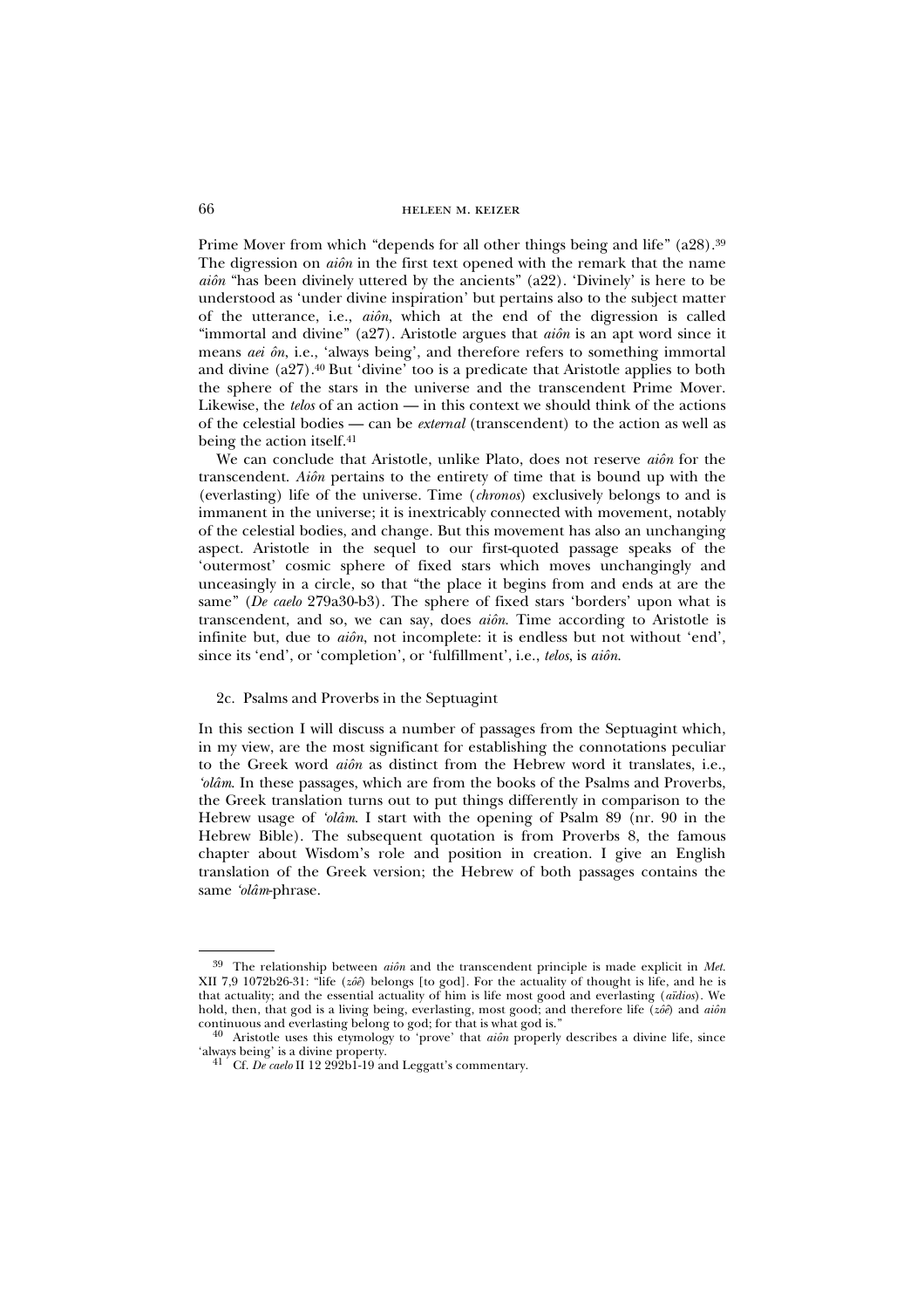Psalm 89(90):1b-2:

- 1b Lord, you have been our refuge in generation and generation.
- 2 Before the mountains were born and the earth was formed and the (inhabited) world and from the *aiôn* (*mê'olâm*) until the *aiôn* (*'ad-'olâm*) you are.

Proverbs 8:22-24a [Wisdom says:]

- 22 The Lord created me as the beginning of his ways towards his works,
- 23 before the *aiôn* (*mê'olâm*) he founded me in the beginning,
- 24 before he made the earth ...

Psalm 89 (90):2b has the standard rendering of the Hebrew expression *mê'olâm*, viz. *aiôn* governed by the preposition *apo* ('from, since'). Verse 2a expresses that God is prior to his creation; verse 2b indicates moreover — note the word 'and' — that He is present throughout all time (concurrent with the created world): 'from/since the *aiôn* until/so long as the *aiôn*'. By pointing backwards and forwards this compounded expression implies a position of the speaker inside, surrounded by, the *aiôn*.

Proverbs 8:23 too translates *mê'olâm*, but instead of *apo* it has the preposition *pro*. From a grammatical point of view this rendering can be deemed incorrect;42 on the point of interpretation it is revealing. *Mê'olâm* in the Hebrew Bible stands for 'since ever', 'from all time'. The Hebrew text of Proverbs 8:23 says that Wisdom is founded:

from *'olâm*, from the beginning, from the old times of the earth.<sup>43</sup> According to the Greek translation, however, Wisdom is founded:

before the *aiôn*, in the beginning, before the Lord made the earth.

So, while the Hebrew expresses that Wisdom was there *since* ever, the Greek translation pronounces that she was there *before* the *aiôn* (v. 23), i.e., before the created world (v. 24). Thus the Greek translator of Proverbs synchronizes (the start of) the *aiôn* with (the start of) creation, and envisages also something preceding the *aiôn*.

Now one may well hold that not only according to the Greek, but also according to the Hebrew text of Proverbs 8 the Lord, in virtue of his being the Creator, is pre-existent to his creation (and hence to the *'olâm*). However, this pre-existence remains implicit in the Hebrew. The Greek translation by contrast introduces the notion of 'before the *aiôn*', with the result that the Creator's 'pre-existence' is made explicit, and not only his, but also that of Wisdom.44 The application of *pro aiônos* in Proverbs 8:23 cannot be explained from a common usage of this phrase in Greek, since the phrase is not found in

<sup>&</sup>lt;sup>42</sup> The preposition  $min/m\hat{e}$  never means 'before'. The Hebrew word translated  $pro/$ 'before' in Ps.89(90):2 is *beterem*, literally 'at the beginning of'.

<sup>&</sup>lt;sup>43</sup> Three times the same Hebrew preposition  $min/m\hat{e}$ .<br><sup>44</sup> The idea that Wisdom (Sophia) precedes the whole of creation, can well be placed in a context of philosophical, Middle Platonist reflection. Cf. the role of Wisdom as God's agent in creation in the Wisdom of Solomon 7:25-26; 8:4; 9:1-2, and in Philo (who identifies Wisdom with the Logos): *Her.* 199; *Det.* 54. For Philo see also §2d. I note that the sequence in Greek Prov.8:23 'before the *aiôn*, in the beginning, before ... the earth' bears the implication that 'in the beginning (*archê*)' also refers to something *prior to* creation. Such an interpretation of the term *archê* (used also in Gen.1:1) can be found in Philo and the Church Fathers.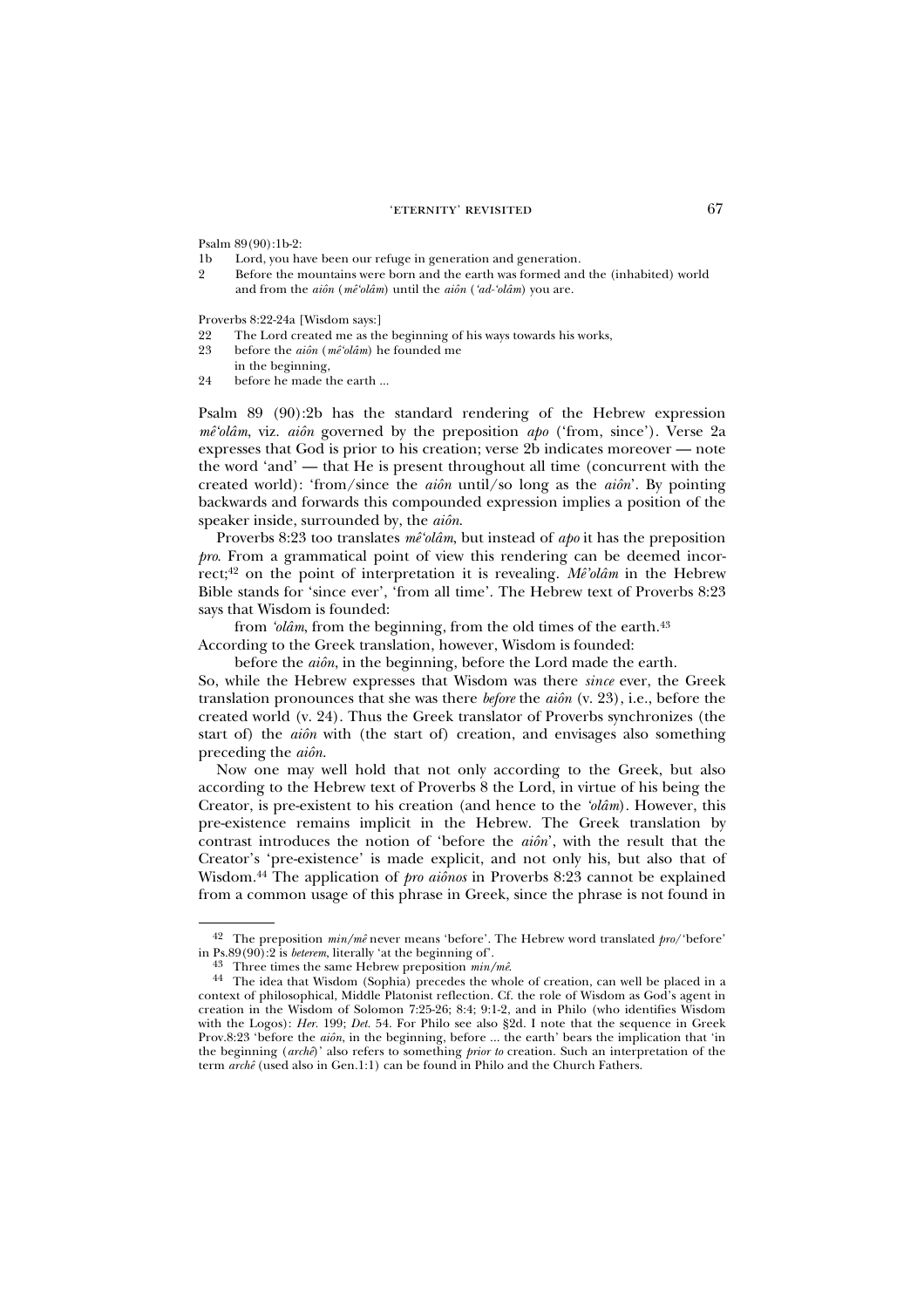earlier texts; hence it appears to be consciously employed in this context. The preposition *pro* compels us to conclude that 'the *aiôn*' coincides with the created world.45

There are two other canonical instances of *aiôn* governed by *pro*: Psalm 54(55):20 speaks of God "existent before the *aiôn*s", and Psalm 73(74):12 says: "God is our king before *aiôn*". The Hebrew in both texts has the word *qedem*, which denotes 'bygone days, olden times'. The Greek text in Psalm 54(55):20 is very clear in expressing that God is 'pre-existent' with regard to the *aiôn*s (now in plural), which cannot but mean, again, to (the times of) the created world. From the use of *pro aiônos* in Psalm 73(74):12 we get the impression that this phrase has now almost become a standard *aiôn*-phrase in relation to God:46 taken literally it yields a paradox since God is called 'our king' before 'we' were there.

'Before' in the temporal sense has the implication of 'outside': something taking place before a certain stretch of time is 'outside' that time. Whereas *'olâm*, as the 'temporal horizon of creation', represents time as seen only 'from inside', *aiôn* can convey the concept of time as seen 'from outside'. Unlike the Hebrew, which never says "before *'olâm*", the Septuaginta a number of times says "before *aiôn*". Thus translators have exploited connotations of *aiôn* ('whole of time', and 'surveyable from outside') which are peculiar to the Greek word but absent from the Hebrew *'olâm*. They have made explicit that *aiôn* designates (created) time as it accompanies the (created) world. The temporal indication 'before (the) *aiôn*(s)' is applied and applicable only to God or his Wisdom. 'Before the *aiôn*s' recurs in the New Testament (1 Corinthians 2:7): there indeed it is again applied to the wisdom of God.

#### 2d. Philo's exegesis

Above (§1d) I have elaborated somewhat on the philosophical meaning of *aiôn* in Philo, indicating only briefly Philo's exegesis of biblical *aiôn*. The present section, by contrast, will demonstrate Philo's biblical exegesis. We will see that the definitely 'Greek', even philosophical, approach of this exegesis employs and confirms the biblical meaning of *aiôn* we have found in the Septuagint.

In his treatise *On the change of names* Philo quotes Exodus 3:14, where God in the Greek version says: "I am He Who Is (*ho ôn*)". According to Philo, this is God's most authentic, but properly 'unnameable' name. In the subsequent verse, Exodus 3:15, God reveals himself as "God of Abraham, God of Isaac and God of Jacob" and adds: "This is my *aiôn*ic name and a memorial to generations". Philo in *On the change of names* 12 gives the following word-toword commentary:

For "this", he says, "is my *aiôn*ic name": being examined as it were in the *aiôn* related to us, not in that (which is) before *aiôn*;

"and a memorial": not set beyond memory or apprehension;

<sup>45</sup> Exactly the same observations hold true for the two parallels of Prov.8:23 found in the Greek of Sirach 1:4 and Sirach 24:9.<br><sup>46</sup> See also below, §2d.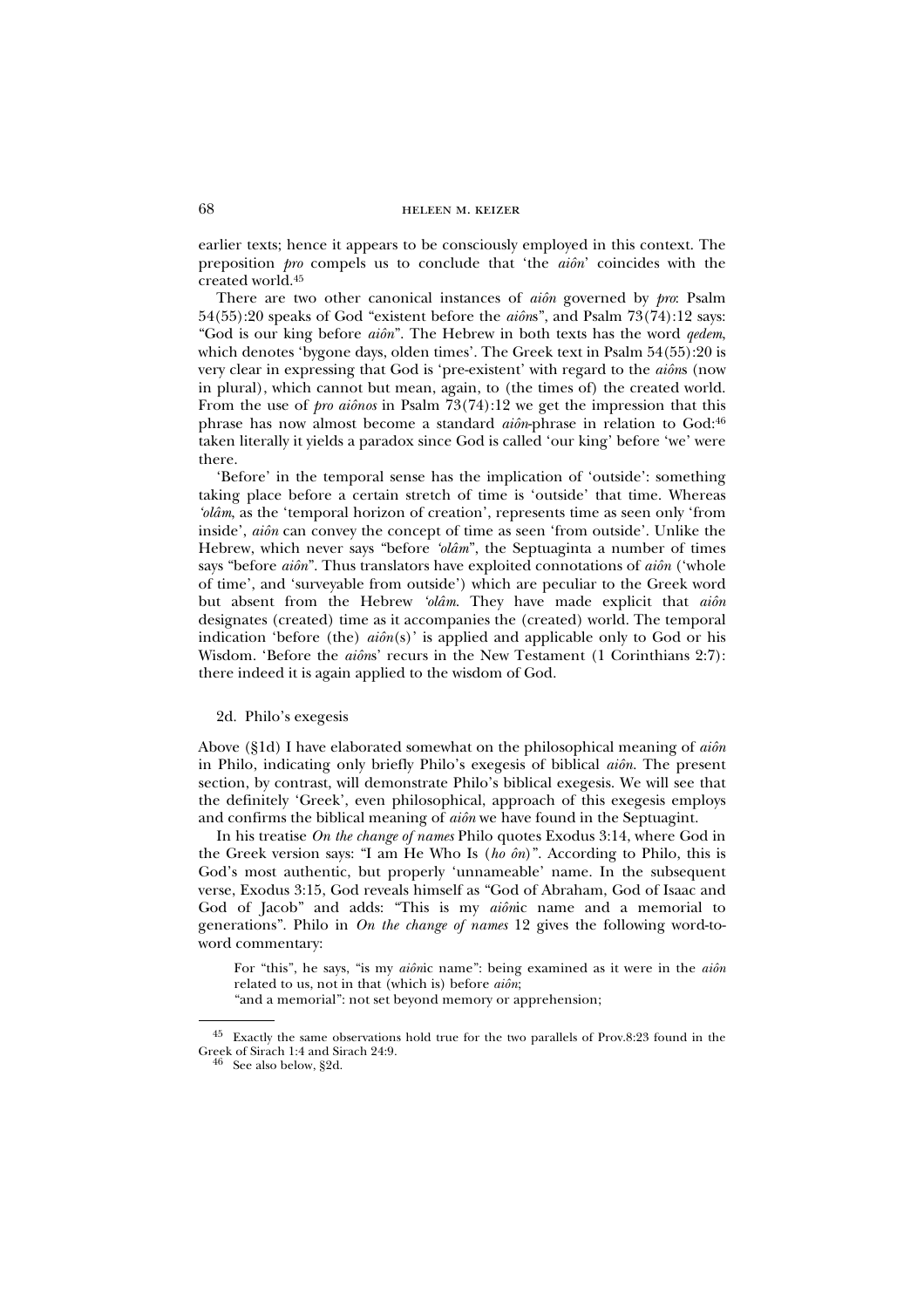and again "to generations": not to ungenerated beings. For those who have come to mortal birth (*genesis*) are in need of some substitute for the divine name...

We observe that Pilo, inspired by the biblical adjective *aiônios*, in his explanation uses the substantive *aiôn*. '*Aiôn*ic' as a biblical predicate of God's name is interpreted by him as: "being examined in the  $a_i \hat{\delta n}$  related to us",<sup>47</sup> i.e., having its relevance in time (and life) as we, generated human beings, know it. This 'human-relatedness' of the *aiôn*ic name is elaborated by the sequel of the biblical quotation and Philo's comments on it: the *aiôn*ic name, Philo explains, is within human comprehension ("memorial") and designed to be used by generated, i.e., created [human] beings ("generations").

In his interpreting remark, Philo opposes 'in the *aiôn* related to us' to 'in that before *aiôn*'. The structure of the sentence enticed J. Whittaker (1971) to read the latter expression as 'in the *aiôn* before *aiôn*'48 — a reading, however, which taken literally and logically amounts to an internal contradiction. The Greek language allows for substantivizing of prepositional phrases, and, in my view, the prepositional phrase *pro aiônos* is best understood as derived from the Septuagint. It can be understood as an indication of the 'time' that belongs to God, as in Psalm 73(74): "God is our king before *aiôn*". We have seen above that 'before (the) *aiôn*' in the Septuagint means 'before the time of the world', i.e., before God created the cosmos.

Philo thus explains the biblical predicate *aiôn*ic as referring to the *aiôn*, i.e., to something 'related to us', and he contrasts it with the biblical locution *pro aiônos*, which is an indication of the domain of God. *Aiôn*ic qualifies the name "God of Abraham, Isaac and Jacob". Whereas God himself is undoubtedly 'before *aiôn*', his *aiôn*ic name precisely describes his relation to man, i.e., to the *aiôn*. This contrast between *aiôn*ic and 'that which is *pro aiônos*' reflects Philo's interpretation of Exodus 3, verses 14 and 15, developed in the wider context of our passage.49 According to Philo, God in Exodus 3:14 is speaking of Himself as He truly *is*, i.e., in and for himself; in Exodus 3:15, by contrast, he names himself with his '*aiôn*ic name' in a relational and accommodating way. This distinction made by Philo between God as he is in himself and God as he stands in relation to his people, is inspired by Greek philosophy and the ontologizing Greek translation of Exodus 3:14. It cannot be sustained in the light of the biblical context itself (be it the Hebrew or the Greek), which says precisely that 'He Who Is has sent Moses to his people'.50 Notwithstanding this fact, Philo's usage and interpretation of *aiôn* and *aiônios* here is completely in line with what we have found regarding the biblical meaning of these words.

<sup>47</sup> 'Related to us', Gr. *kath' hêmas,* means both 'concerning us (humans)' and 'with which

we are concerned'. <sup>48</sup> Whittaker (see n. 3) <sup>35</sup> *en tôi pro aiônos aiôni*. According to Whittaker, "*ho kath' hêmas aiôn* corresponds to the life-period of the universe and *ho pro aiônos* to that of God." Whittaker -<br>incorrectly — speaks of 'the *aiôn* of God' on account of both this text and *Deus* 32 (cf. n. 28).

 $^{49}$  See D. T. Runia, Philo and the Church Fathers. A Collection of Papers (Leiden - New York - Köln, 1995) 214.

Köln, 1995) 214. <sup>50</sup> Runia (see n. 49) 216, also quoted by A. P. Bos, *Geboeid door Plato. Het christelijk geloof bekneld door het glinsterend pantser van de Griekse filosofie* (Kampen, 1996) 97.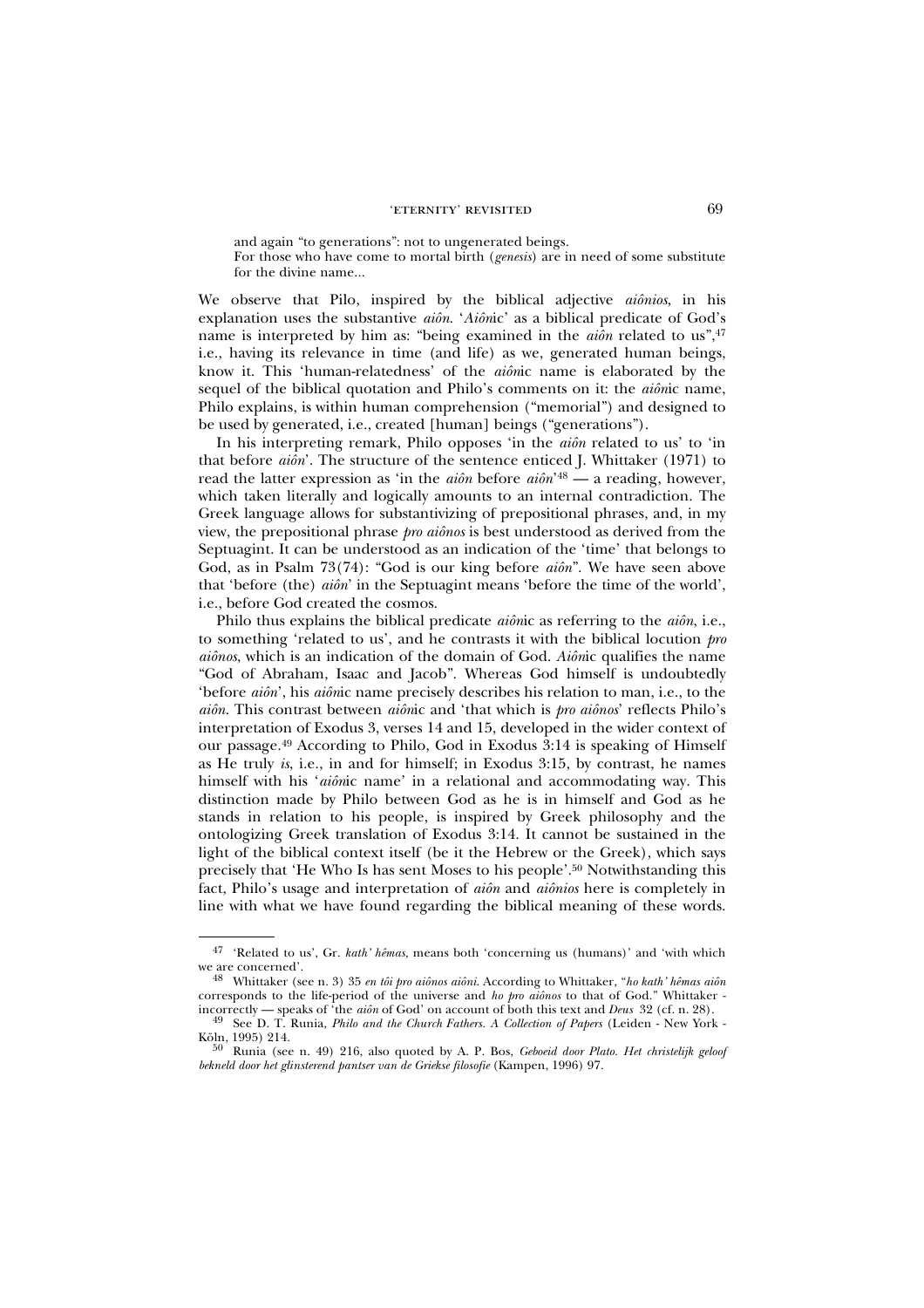Philo's concise comment on Proverbs 8:22-23 which he gives in *On drunkenness* 31 will corroborate this agreement:

"God acquired me as the very first of his works, and before the *aiôn* he founded me" [says Wisdom]; for it was necessary that all that has come to birth (*genesis*) is younger than the mother and nurse of the All.

To say that Wisdom was founded 'before the *aiôn*' according to Philo is the same as saying that 'the mother and nurse of the All' was before 'all that has come to *genesis*'. Hence the latter, i.e., the created world we live in, for Philo concurs with the *aiôn*. Philo's interpretation runs parallel with his comments on *aiôn* given in the earlier quoted passage, as well as with our inference from the Septuagint translation of Proverbs 8:23 that 'the *aiôn*' correlates with the created world.

### 3. *Eternity and entirety*

Discerning as I do in the (extra-biblical) meaning of *aiôn* three notions, I have described the first as 'life', the second as 'time', and the third variously as 'whole', 'completeness', 'totality', or 'entirety'. The third notion distinguishes *aiôn* when used as a word for 'life' from the other words *zôê* and *bios*, and when *aiôn* is used as a word for 'time' this notion adheres to its meaning no less. *Aiôn* is the 'entirety' of time; 'eternity' is too much an 'anachronistic', misleading or unclear rendering.

The noun 'eternity', that is, *aeternitas*, by its very form witnesses to a development of language and thought. From the simple Latin noun *aevum* was derived the adjective *ae(vi)ternus*, from which then was formed the abstract noun *aeternitas* (first attested in Cicero, 1st cent. BC). An analogous development took place in Greek, where *aiôn* produced the adjective *aiônios* and ultimately also the (rare) abstract noun *aiôniotês* (first attested in Didymus the Blind, 4th cent. AD). Seen in this light, the word *aiôn* has its counterpart in *aevum* (as is also true etymologically), so that the interpretation of *aiôn* as *aeternitas*/'eternity' entails a sort of asymmetry already from a historicallinguistic point of view. Additionally, the term 'eternity' conveys meanings which have developed later (notably in Christian and Medieval context) than the period in which the meanings of *aiôn* originated. Thus we should recognize all the more that *aiôn* cannot be explained as 'eternity' without qualification.

My study has led to the conclusion that infinity is not an intrinsic or necessary connotation of *aiôn*, either in the Greek or in the biblical usage (< *'olâm*). The word's primary meaning in Greek is 'lifetime', with the connotation of completeness. It is in the secondary sense of 'all time' that *aiôn* takes on an implication of being infinite. In the biblical usage, the temporal horizon described by *aiôn* (*'olâm*) is for its being finite or infinite wholly dependent on the One decreeing it.

Where in Aristotle *aiôn* is said to encompass all (infinite) time of the universe, it is called 'divine' and regarded as bordering on the transcendent; *aiôn*, moreover, is also applied by Aristotle to the transcendent divine principle itself. The biblical *aiôn*, as noted, is created. Neither Philo, nor later the